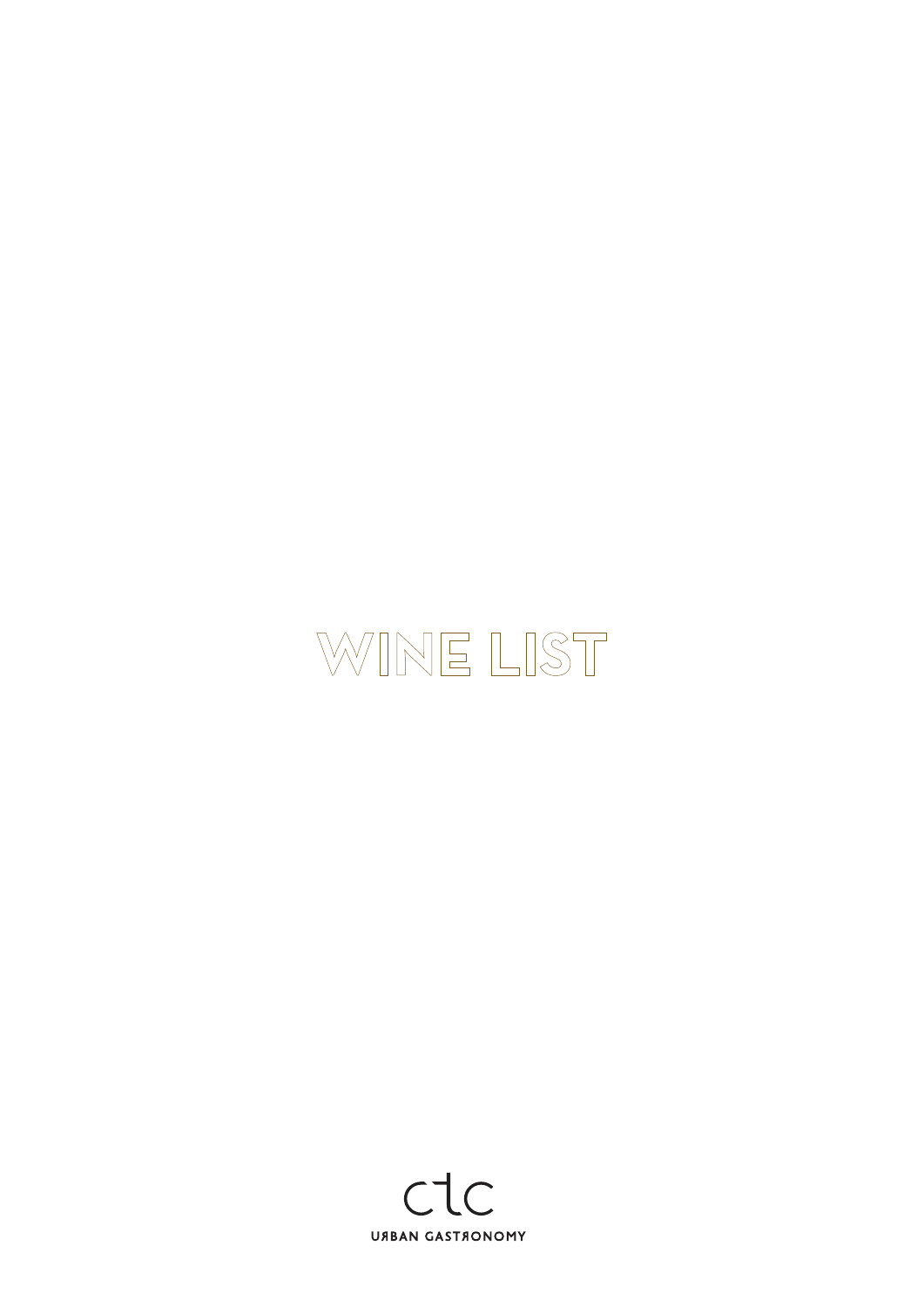Dear Guest,

A new season has arrived and with it a new vintage full of promise and surprises. Here at CTC we always strive to bring you top selections, rarities, as well as great value and quality choices. With our wine list being refreshed on a weekly basis, we are making sure you're not missing out on new interesting arrivals and our cellar is always updated to complement the intriguing new creations of our esteemed Chef, Mr Alexandros Tsiotinis.

You will find the present wine list in our restaurant along with qualified staff to assist you with your selections.

Cheers!

Your CTC Sommelier Triantafyllopoulos Kanelos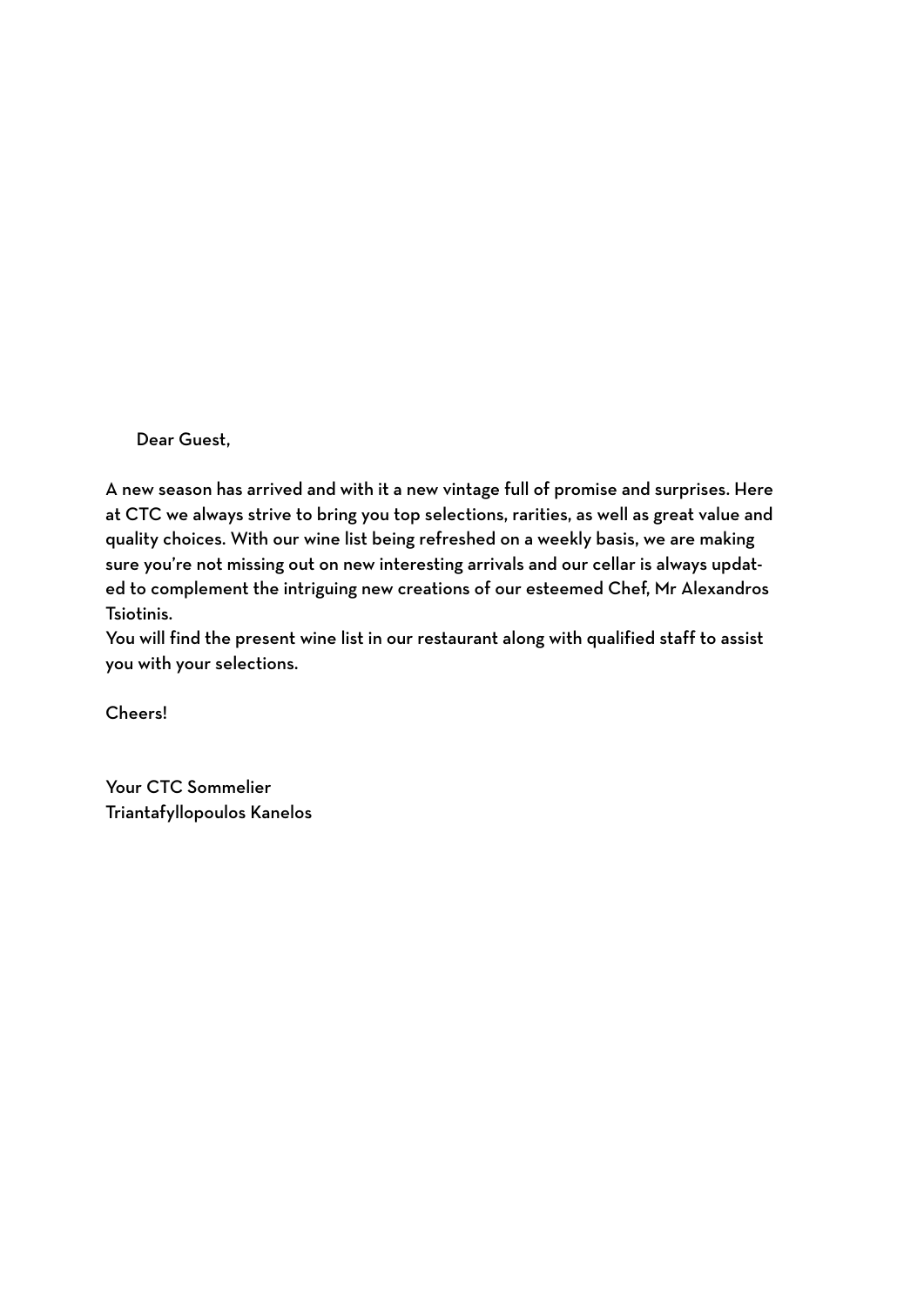# **Non Alcohol Cocktails**

Apple / Fennel / Basil / Soda Vouvray 12,00

# **Cocktails**

| London Dry Gin / Mezcal / Tonic / Olive<br>Long, Botanical                                                          | 16,00 |
|---------------------------------------------------------------------------------------------------------------------|-------|
| Tequila Silver / Olive Oil / Mastiha / Celery / Lime / Salt<br>Short / Sour / Herbal                                | 16,00 |
| Aged Rum / Pineapple / Amaro / Lime / Citrus & Lime Kombucha / Lactose<br>Short / Fruity                            | 16,00 |
| Bourbon Whiskey / Rye Whiskey / Banana Syrup / Beurre Noisette / Tonka / Aromatic Bitters 16,00<br>Short / Aromatic |       |
| Vodka / Coffee Liqueur / Fernet Branca / Espresso / Mint<br>Short / Bitter / Fresh                                  | 16,00 |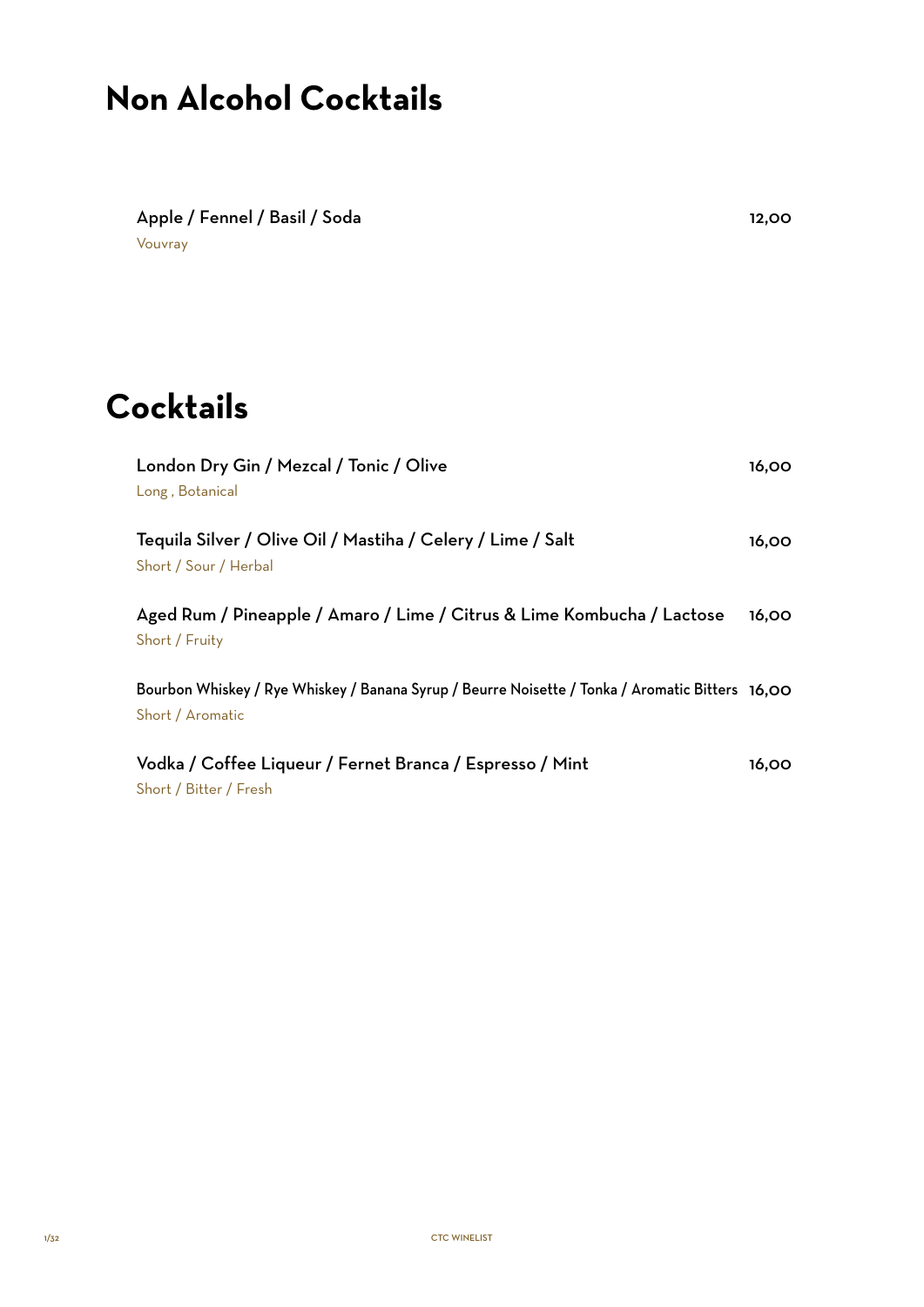# **Wine by the glass**

### *Sparkling 120 ml*

| Chatzigeorgiou Estate / Moscato d'Ifestia / 2021   | 8,00         |
|----------------------------------------------------|--------------|
| Aegean Sea, Limnos (Moscato d'Alexandria)          |              |
| Karanikas / Rosé Extra Brut / 2021                 | 10,00        |
| Florina, Amyntaio (Xinomavro, Limniona)            |              |
| Besserat de Bellefon / Grande Tradition Brut / NV  | 14.00        |
| (Chardonnay, Pinot Noir, Pinot Meunier)            |              |
| Pierre Péters / Cuvée de Réserve Blancs de Blancs  | <b>22,00</b> |
| <b>Grand Cru Brut Champagne / NV</b>               |              |
| Côtes de Blancs, A le Mesnil-sur-Oger (Chardonnay) |              |

## *White 150 ml*

| Torres / Natureo De-Alcoholised / 2021<br>Spain (Muscat of Alexandria)     | 6,00  |
|----------------------------------------------------------------------------|-------|
| Anatolikos Vineyards / Fine Assyrtiko / 2021<br>Thrace, Avdira (Assyrtiko) | 10,00 |
| Sarris Winery / Robola / 2021<br>Cephalonia, Fagias (Robola)               | 11,00 |
| Silva Daskalaki Winery / Enstikto / 2019<br>Siva , Heraklion (Vidiano )    | 12,00 |
| Dr.Loosen / Erdener Treppchen Kabinett / 2021<br>Germany, Mosel (Riesling) | 12,00 |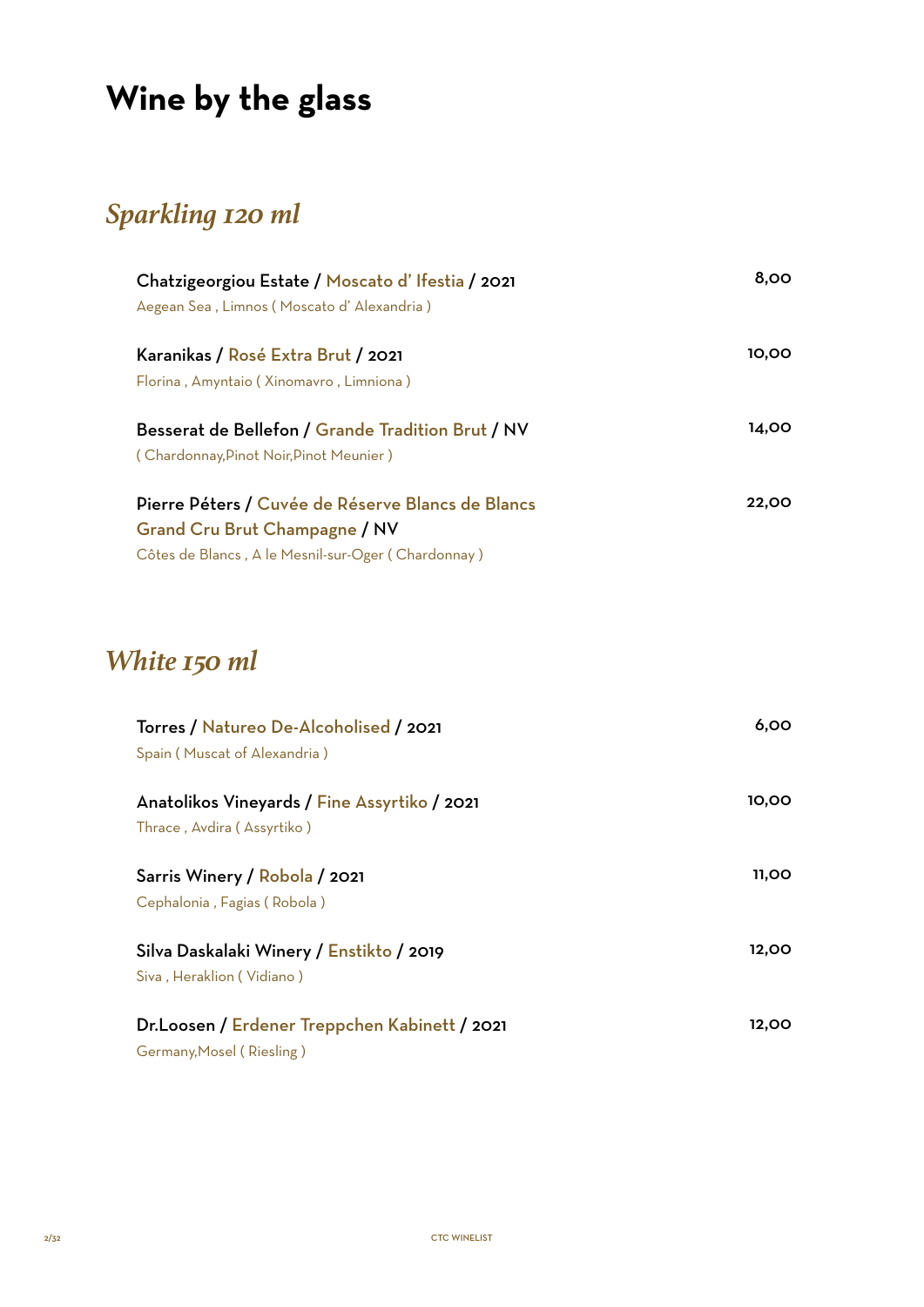| Villa Maria / Reserve Sauvignon Blanc / 2021<br>New Zealand, Marlborough (Sauvignon Blanc) | 13,00 |
|--------------------------------------------------------------------------------------------|-------|
| Domaine Breton / La Dilettante / 2020<br>Vouvray (Chenin Blanc)                            | 16,00 |
| Rosé 150 ml                                                                                |       |
| Girlemis Winery / Limnio / 2021<br>Sterea Ellada, Domokos (Limnio)                         | 9,00  |
|                                                                                            |       |
| OuSyra Winery / OuSyra Fokiano Rose / 2021<br>Cyclades, Syros (Fokiano)                    | 10,00 |

# *Red 150 ml*

| Maison les Alexandrines / Le Cabanon / 2020   | 10.00 |
|-----------------------------------------------|-------|
| France, Northern Rhône (Syrah, Viognier)      |       |
|                                               |       |
| Lyrarakis Estate / Aggelis / 2019             | 12,00 |
| Crete, Alagni (Liatiko)                       |       |
| Kir Yianni / Ramnista / 2017                  | 14.00 |
| Macedonia, Naousa (Xinomavro)                 |       |
| Domaine Katsaros / Katsaros Red / 2017        | 15.00 |
| Thessaly, Krania (Cabernet Sauvignon, Merlot) |       |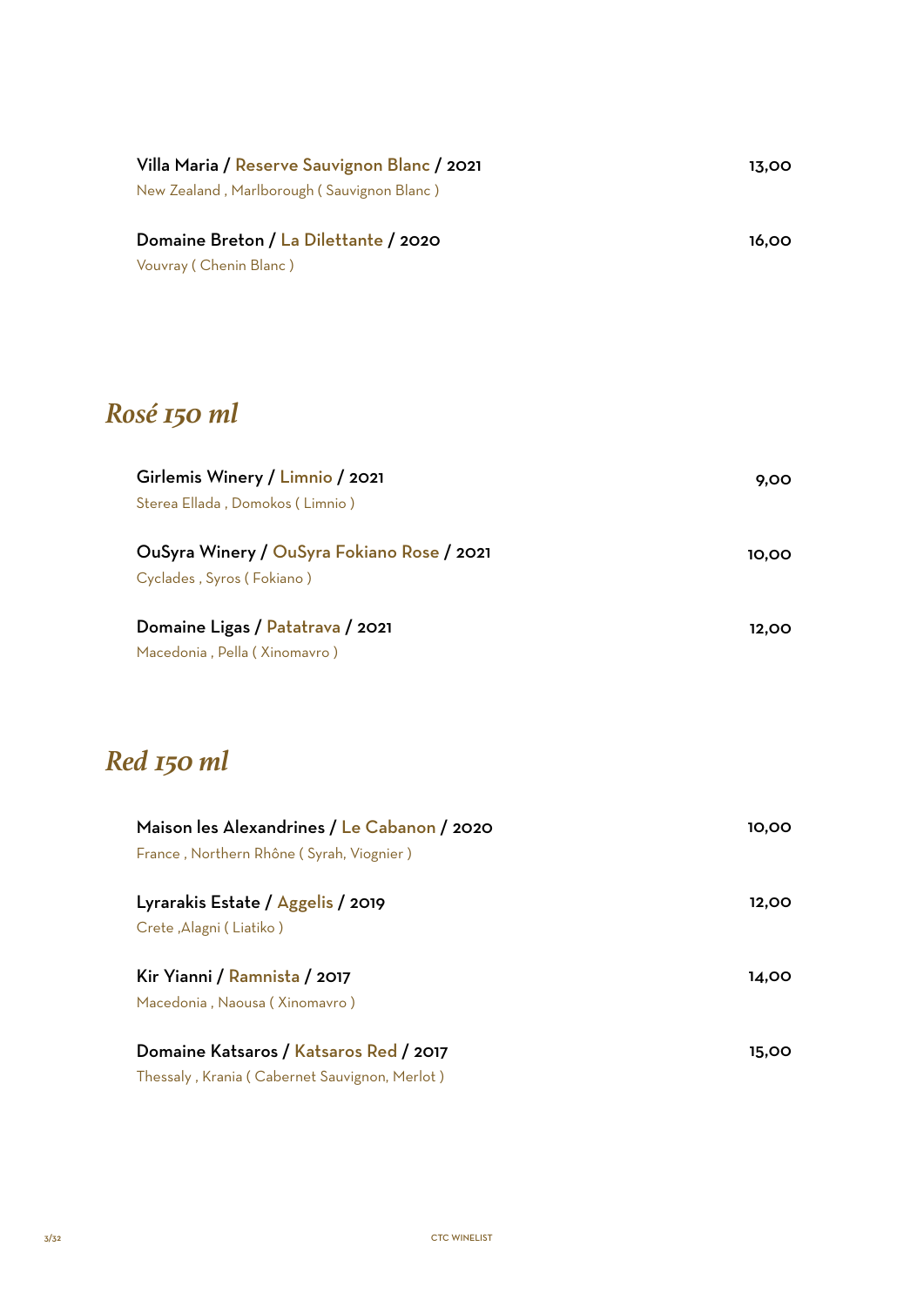#### *Dessert 60 ml*

| Vriniotis Winery / $G$ / 2021<br>Aidipsos, Euboea (Assyrtiko)                                 | 7,00         |
|-----------------------------------------------------------------------------------------------|--------------|
| Ampelourgein Natural Wines / Magiovotano Wild Ferment / NV<br>Shinocapsala, Lasithi (Liatiko) | 700          |
| Santo Wines / Vinsanto / 2016<br>Santorini (Assyrtiko, Aidani)                                | 10,00        |
| Parparoussis Winery / Muscat Rio Patras / 2016<br>Peloponnese, Achaia (Muscat Rio Patras)     | 10,00        |
| Mouton Cadet / Réserve Sauternes / 2018<br>France, Bordeaux (Sémillon)                        | 12,00        |
| Dr Loosen / Auslese Erdener Treppchen / 2019<br>Germany, Mosel (Riesling)                     | <b>18,00</b> |
| Dr Loosen / Ice Wine / 2020<br>Usa, Washington (Riesling)                                     | 24,00        |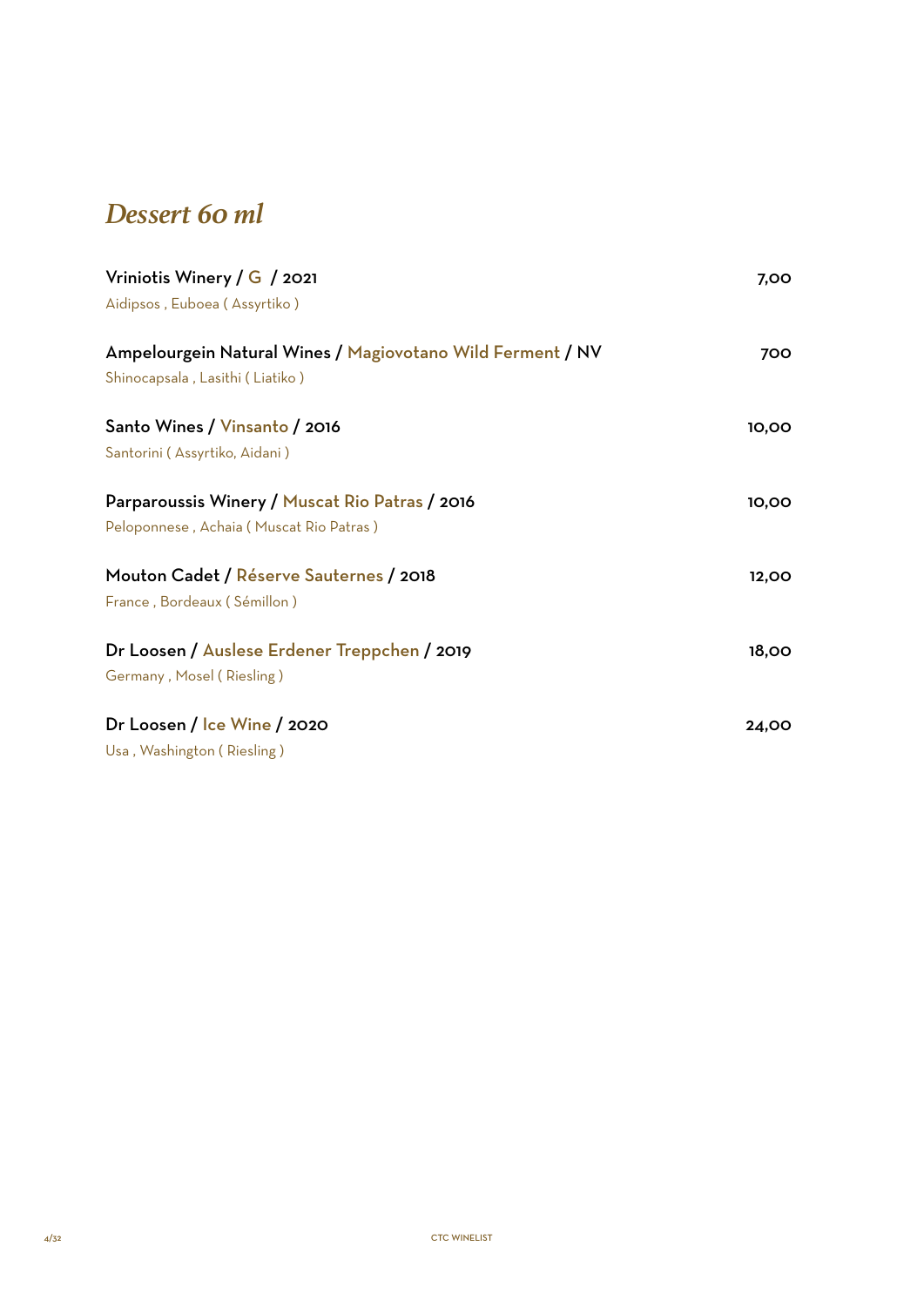# **Sparkling Wines**



| Georgas Family / Kokkineli / 2021<br>Attica, Markopoulo (Merlot, Savvatiano)                  | 36,00 |
|-----------------------------------------------------------------------------------------------|-------|
| Chatzigeorgiou Estate / Moscato d'Ifestia / 2021<br>Aegean Sea, Limnos (Moscato d'Alexandria) | 38.00 |
| Karanikas / Rosé Extra Brut / 2021<br>Florina, Amyntaio (Xinomavro, Limniona)                 | 52,00 |
| Karanikas / Cuvee Prestige Extra Brut / NV<br>Florina, Amyntaio (Assyrtiko, Xinomavro)        | 55,00 |
| Tselepos Estate / Amalia Vintage / 2015<br>Arkadia, Rizes (Moschofilero)                      | 57,00 |

# REST OF THE WORLD

| L' Antica Quercia / Prosecco di Conegliano Matiù Brut / NV       | 45,00 |
|------------------------------------------------------------------|-------|
| Veneto, Conegliano (Glera)                                       |       |
| Clos Montblanc / Castillo Cava Reserva Brut / NV                 | 45,00 |
| Catalunya (Macabeo, Xarel-lo, Parellada)                         |       |
| Milan Nestarec / Danger 380 Volts / 2020                         | 65.00 |
| Czech Republic, Morava (Muscat Blanc, Muller Thurgau, Neuburger) |       |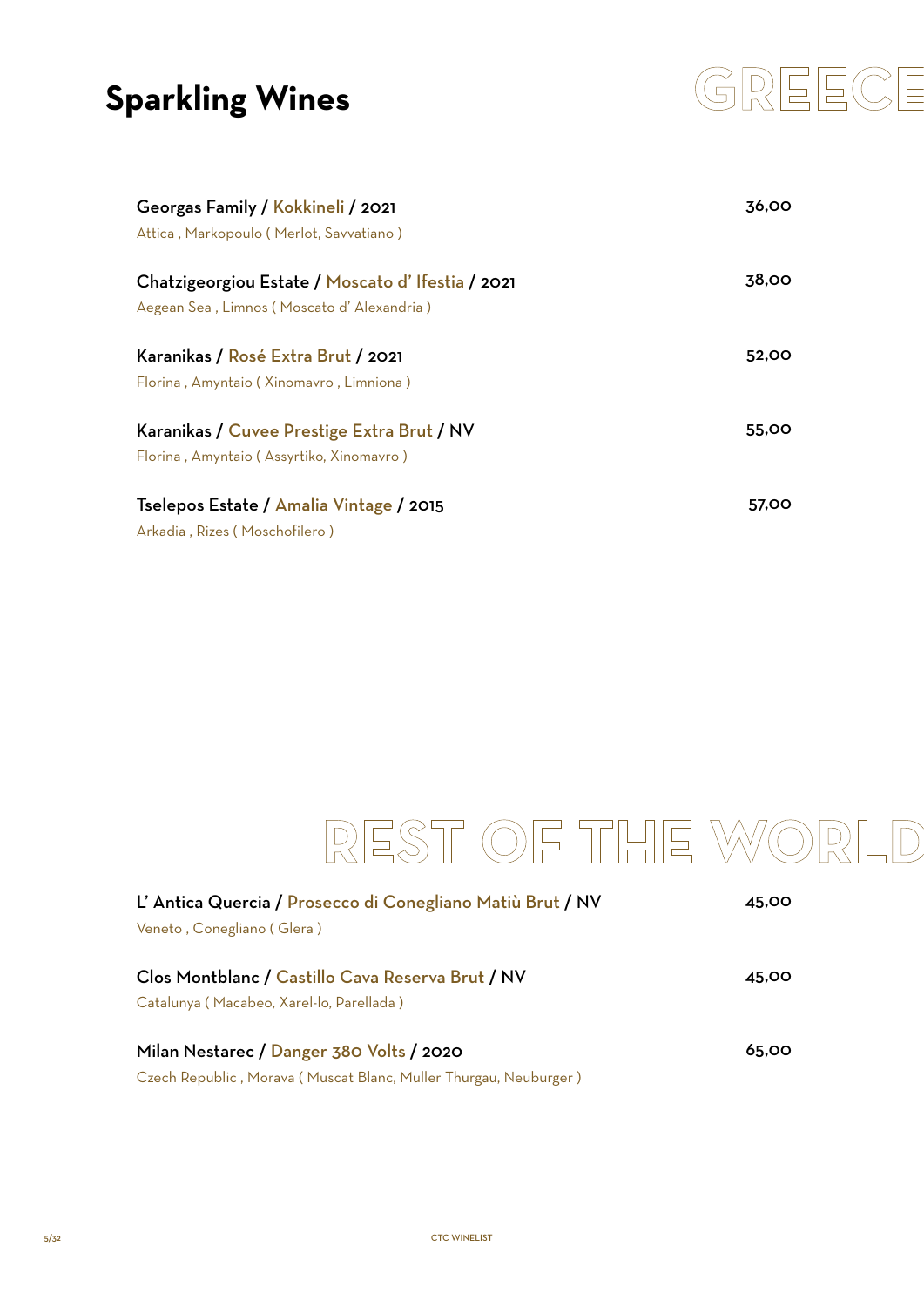# **Champagne**

| Besserat de Bellefon / Grande Tradition Brut / NV<br>(Chardonnay, Pinot Noir, Pinot Meunier)                                          | 70,00  |
|---------------------------------------------------------------------------------------------------------------------------------------|--------|
| Pierre Péters / Cuvée de Réserve Blancs de Blancs Grand Cru Brut Champagne / NV<br>Côtes de Blancs, A le Mesnil-sur-Oger (Chardonnay) | 100,00 |
| Charles Heidsieck / Brut Réserve / NV<br>Reims (Chardonnay, Pinot Noir)                                                               | 110,00 |
| Gosset / Brut Grand Rosé / NV<br>Reims (Chardonnay, Pinot Noir)                                                                       | 140,00 |
| Duval Leroy / Blanc de Blancs Brut Grand Cru / NV<br>Côtes de Blancs (Chardonnay)                                                     | 150,00 |
| Duval Leroy / Blanc de Blancs Millésime Prestige Brut Grand Cru / 2006<br>Côtes de Blancs, Le Mesnil-Sur-Oger (Chardonnay)            | 300,00 |
| Miraval / Fleur de Miraval Exclusivement Rosé Champagne / NV<br>Côtes de Blancs, Le Mesnil-Sur-Oger (Chardonnay, Pinot Noir)          | 800,00 |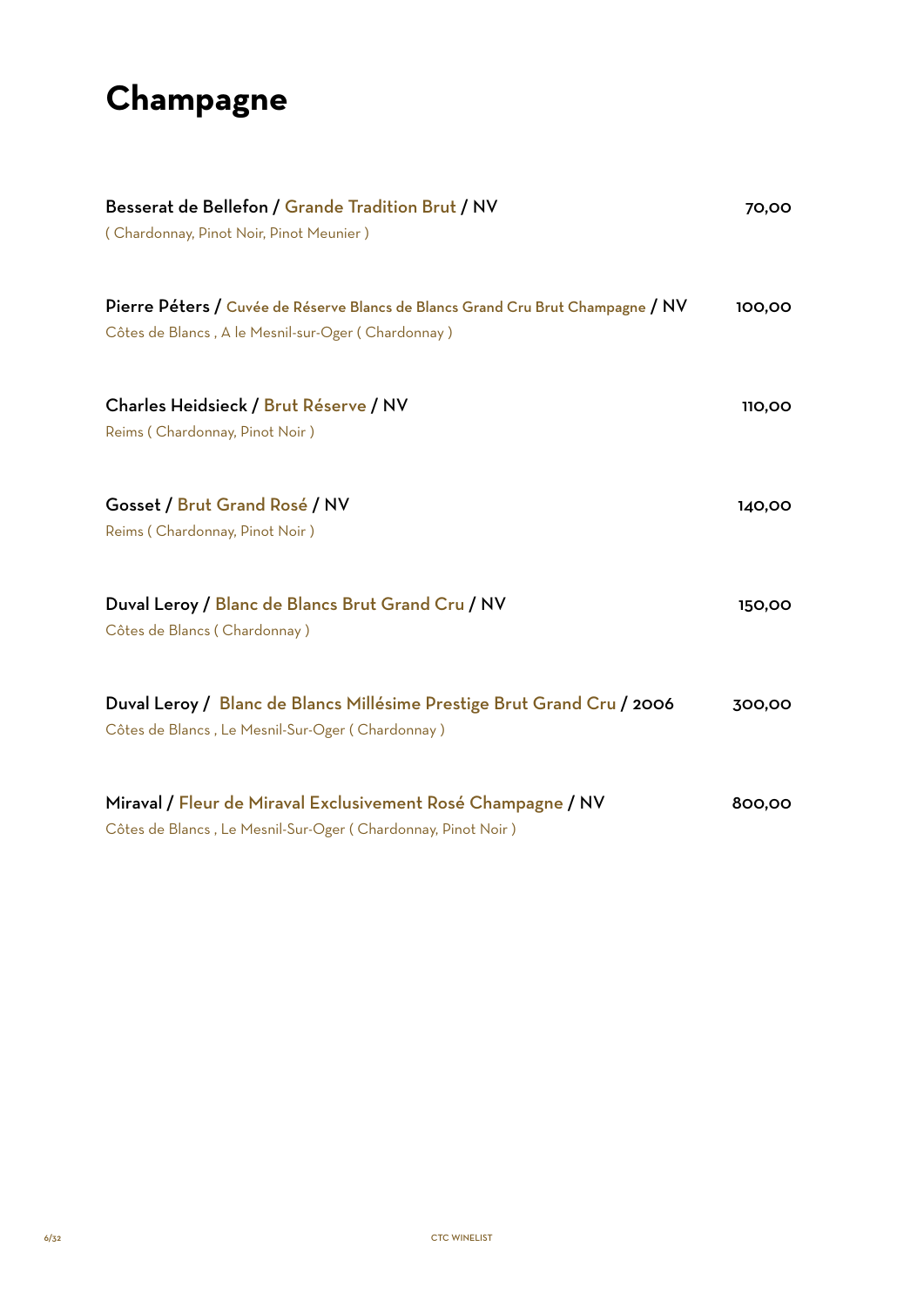## **White Wines**



#### *Santorini*

| Gaia / Assyrtiko by Gaia Wild Ferment / 2020<br>Exo Gonia (Assyrtiko)                           | 65,00  |
|-------------------------------------------------------------------------------------------------|--------|
| Gavalas Winery / Katsano / 2019<br>Megalochori (Katsano, Gaidouria)                             | 65,00  |
| Hatzidakis Winery / Aidani / 2020<br>Pyrgos Kallistis (Aidani)                                  | 67,00  |
| Tselepos Estate / Canava Chryssou Santorini Vieilles Vignes / 2020<br>(Assyrtiko)               | 69,00  |
| Santo Wines / Santorini Grande Reserve / 2018<br>Pyrgos (Assyrtiko)                             | 74,00  |
| Gaia / Clay Assyrtiko Orange / 2017<br>Exo Gonia (Assyrtiko)                                    | 79,00  |
| Estate Argyros / Cuvee Monsignori / 2018<br>Episkopi (Assyrtiko)                                | 80,00  |
| Artemis Karamolegos / Nykteri / 2018<br>Exo Gonia (Assyrtiko, Athiri, Aidani)                   | 95,00  |
| Vassaltis Winery / Gramina Cuvee des Vignerons / 2019<br>Vourvoulos (Assyrtiko)                 | 100,00 |
| Hatzidakis Winery / Assyrtiko de Louros Vignes Centenaires / 2019<br>Pyrgos, Louros (Assyrtiko) | 150,00 |
| Gaia / Thalassitis Submerged / 2017<br>Episkopi (Assyrtiko)                                     | 400,00 |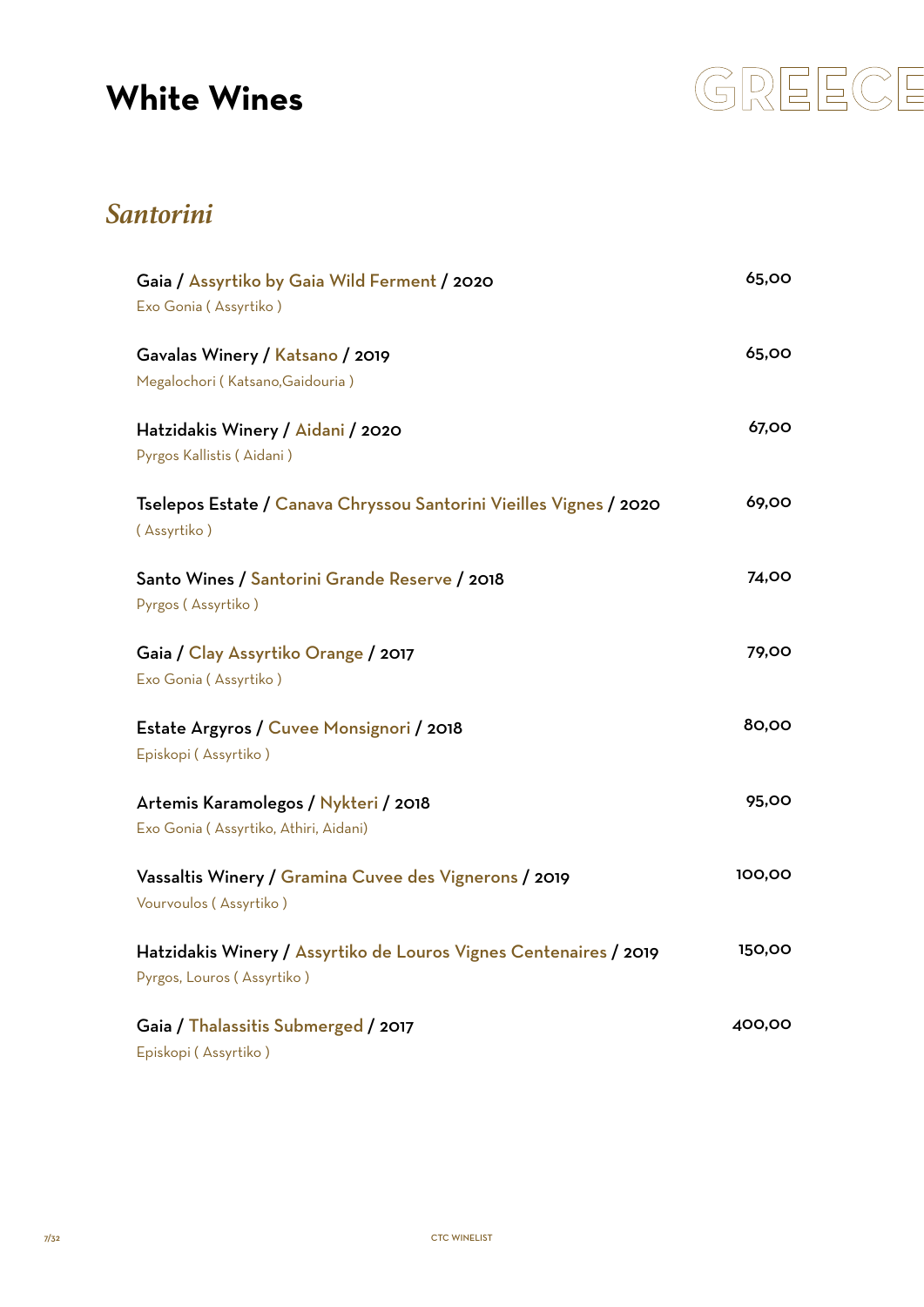

# *Cyclades Islands*

| Xydakis Microwinery / Skanavis / 2020                                                  | 39,00  |
|----------------------------------------------------------------------------------------|--------|
| Koutela, Mykonos (Monemvasia)                                                          |        |
| Tiniaki Ampelones / Clos Stegasta Rare / 2018<br>Tinos (Assyrtiko)                     | 300,00 |
| Cephalonia                                                                             |        |
| Sarris Winery / Robola / 2021<br>Fagias (Robola)                                       | 46,00  |
| Haritatos Vineyard / Hariton / 2020<br>Slopes of Aenos (Vostilidi)                     | 48,00  |
| Petrakopoulos Winery / Thymari Petras / 2020<br>Thiramonas (Robola)                    | 90,00  |
| <b>Island of Crete</b>                                                                 |        |
| Manousakis / Nostos Romeiko / 2021<br>Chania, Vatolakos (Romeiko)                      | 32,00  |
| Idaia Winery / Ocean / 2021<br>Heraklion, Venerato (Thrapsathiri)                      | 33,00  |
| Domaine Paterianakis / Moschato Spinas / 2020<br>Heraklion, Melesses (Moschato Spinas) | 33,00  |
| Silva Daskalaki Winery / Enstikto / 2018<br>Siva, Heraklion (Vidiano)                  | 49,00  |
| Manousakis / Nostos Roussanne / 2020<br>Chania, Vatolakos (Roussanne)                  | 65,00  |
| Economou Estate / Assyrtiko / 2014<br>Ziros, Sitia (Assyrtiko)                         | 100,00 |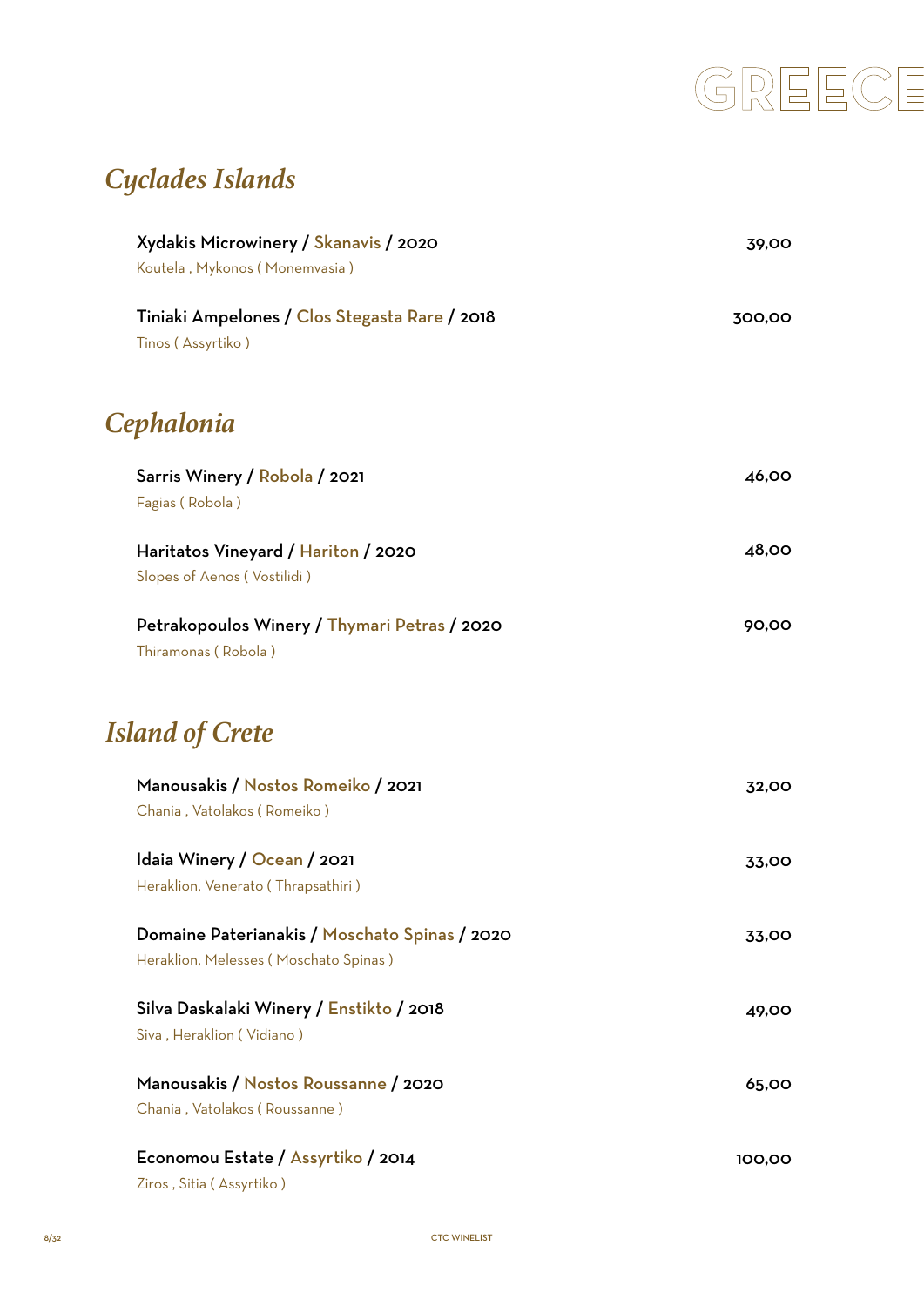#### *Macedonia*



| Vaimaki Family / Mater Natura / 2019                   | 37,00  |
|--------------------------------------------------------|--------|
| Florina, Amynteo (Muscat of Alexandria)                |        |
| Pieria Eratini Winery / Nine Daughters / 2021          | 39,00  |
| Pieria, Kolindros (Malagousia)                         |        |
| Anatolikos Vineyards / Fine Assyrtiko / 2021           | 41,00  |
| Thrace, Avdira (Assyrtiko)                             |        |
| Oenops Winery / Vidiano / 2021                         | 43,00  |
| Drama, Prosotsani (Vidiano)                            |        |
| Kechris Winery / The Tear of the Pine / 2020           | 47,00  |
| Kilkis, Goumenissa (Assyrtiko)                         |        |
| Oenogenesis Winery / Deka / 2014                       | 50,00  |
| Adriani, Drama (Sauvignon Blanc, Ugni Blanc, Sémillon) |        |
| Biblia Chora Winery / Ovilos / 2021                    | 55,00  |
| Kavala, Pangaio (Assyrtiko, Sémillon)                  |        |
| Ligas - Zulu / Antagonisme / 2020                      | 65,00  |
| Pella (Moschomavro)                                    |        |
| Domaine Nerantzi / Asprouda / 2019                     | 70,00  |
| Serres (Asprouda)                                      |        |
| Ktima Ligas / Spira / 2020                             | 100,00 |
| Pella (Xinomavro)                                      |        |
| <b>Thrace</b>                                          |        |
| Anatolikos Vineyards / Fine Assyrtiko / 2021           | 42,00  |
| Thrace, Avdira (Assyrtiko)                             |        |

Anatolikos Vineyards / Natural Orange / 2018 Xanthi , Avdira ( Malagousia, Assyrtiko ) 95,00

#### *Epirus*

| Glinavos Estate / Primus Zitsa Barrique / 2018 | 36.00 |
|------------------------------------------------|-------|
| Ioannina , Zitsa ( Debina )                    |       |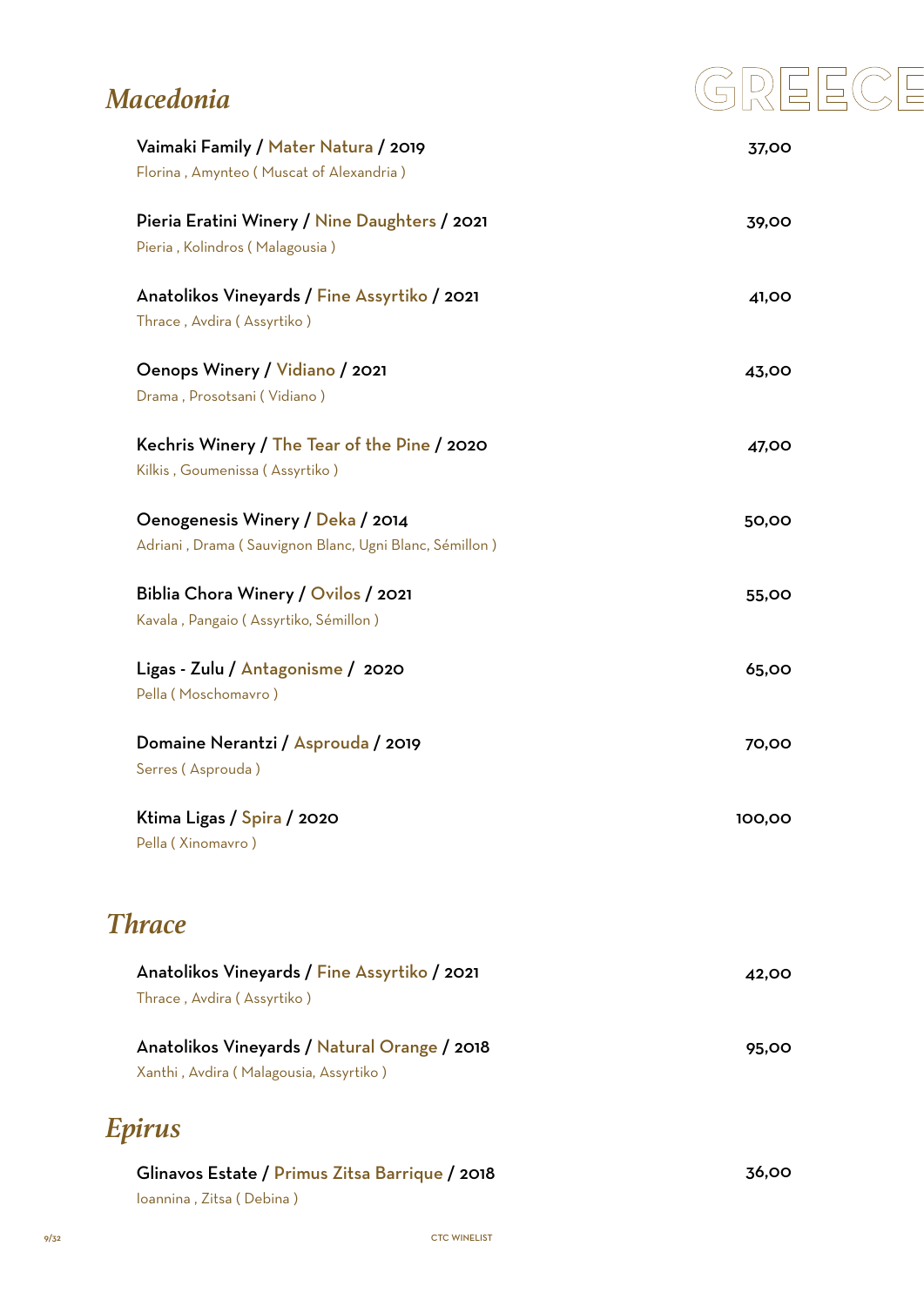# GREECE

# *Thessaly*

| Domaine Zafeirakis / Malagousia Natura / 2021<br>Tirnavos (Malagousia)             | 43,00  |
|------------------------------------------------------------------------------------|--------|
| Kontozisis Organic Vineyards / A-Grafo Malagouzia / 2021<br>Karditsa (Malagouzia)  | 48,00  |
| Sterea Ellada                                                                      |        |
| Georgas Family / Retsina Black Label / 2021<br>Attiki, Markopoulo (Savvatiano)     | 34,00  |
| Doric Wines / Doric White / 2021<br>Phocis, Delfi (Roditis, Malagouzia)            | 38,00  |
| Papagiannakos Winery / Savvatiano Vareli / 2018<br>Attiki, Markopoulo (Savvatiano) | 39,00  |
| Vriniotis Winery / Assyrtiko Sur Lies / 2021<br>Aidipsos, Euboea (Assyrtiko)       | 62,00  |
| Peloponnese                                                                        |        |
| Stavropoulos Winery / Linon / 2021<br>Ilia, Paleochori (Assyrtiko)                 | 34,00  |
| Bosinakis / Mantinia / 2021<br>Arkadia, Mantinia (Moschofilero)                    | 35,00  |
| Skouras Domaine / Salto Wild Yeast / 2021<br>Argos (Mavrofilero)                   | 36,00  |
| Strofilia Winery / Rare Earths Vidia / 2021<br>Stymfalia (Chardonnay)              | 40,00  |
| Antonopoulos Winery / Anax / 2019<br>Achaia (Chardonnay)                           | 100,00 |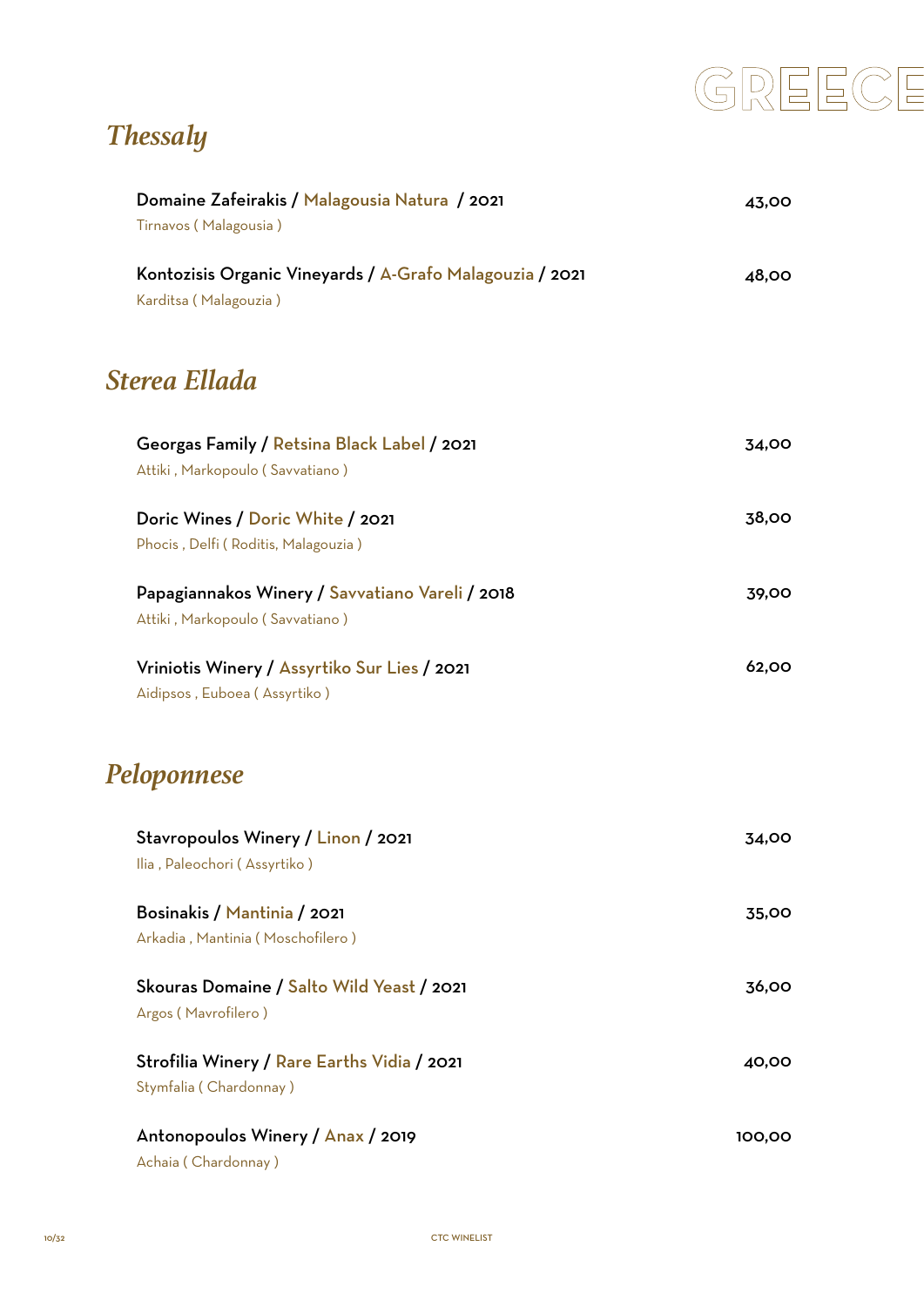### **Rosé Wines**



| Girlemis Winery / Limnio / 2021                  | 37,00 |
|--------------------------------------------------|-------|
| Sterea Ellada, Domokos (Limnio)                  |       |
| Troupis Estate / Route Gris / 2020               | 35,00 |
| Arkadia, Mantineia (Moschofilero)                |       |
| OuSyra Winery / OuSyra Fokiano Rose / 2021       | 39,00 |
| Cyclades, Syros (Fokiano)                        |       |
| Domaine Ligas / Patatrava / 2021                 | 48,00 |
| Macedonia, Pella (Xinomavro)                     |       |
| Tiniaki Ampelones / Mavrose / 2021               | 65,00 |
| Cyclades, Tinos (Mavrotragano, Avgoustiatis)     |       |
| Gavalas Winery / Voudomato / 2020                | 67,00 |
| Cyclades, Santorini (Voudomato)                  |       |
| Voi Vignes / Nefos / 2020                        | 92,00 |
| Thessaly, Rapsani (Xinomavro, Krasato, Stavroto) |       |



| Pascal Jolivet / Sancerre / 2020                                   | 52,00 |
|--------------------------------------------------------------------|-------|
| France, Loire (Pinot Noir)                                         |       |
|                                                                    |       |
| Domaine de Sulauze / Coteaux d'Aix en Provence / 2021              | 55.00 |
| France, Provence (Grenache, Mourvedre, Syrah)                      |       |
| Château Roubine / Lion & Dragon Cru Classé / 2021                  | 80,00 |
|                                                                    |       |
| Provence, Côtes de Provence (Grenache, Tibouren, Mourvèdre, Rolle) |       |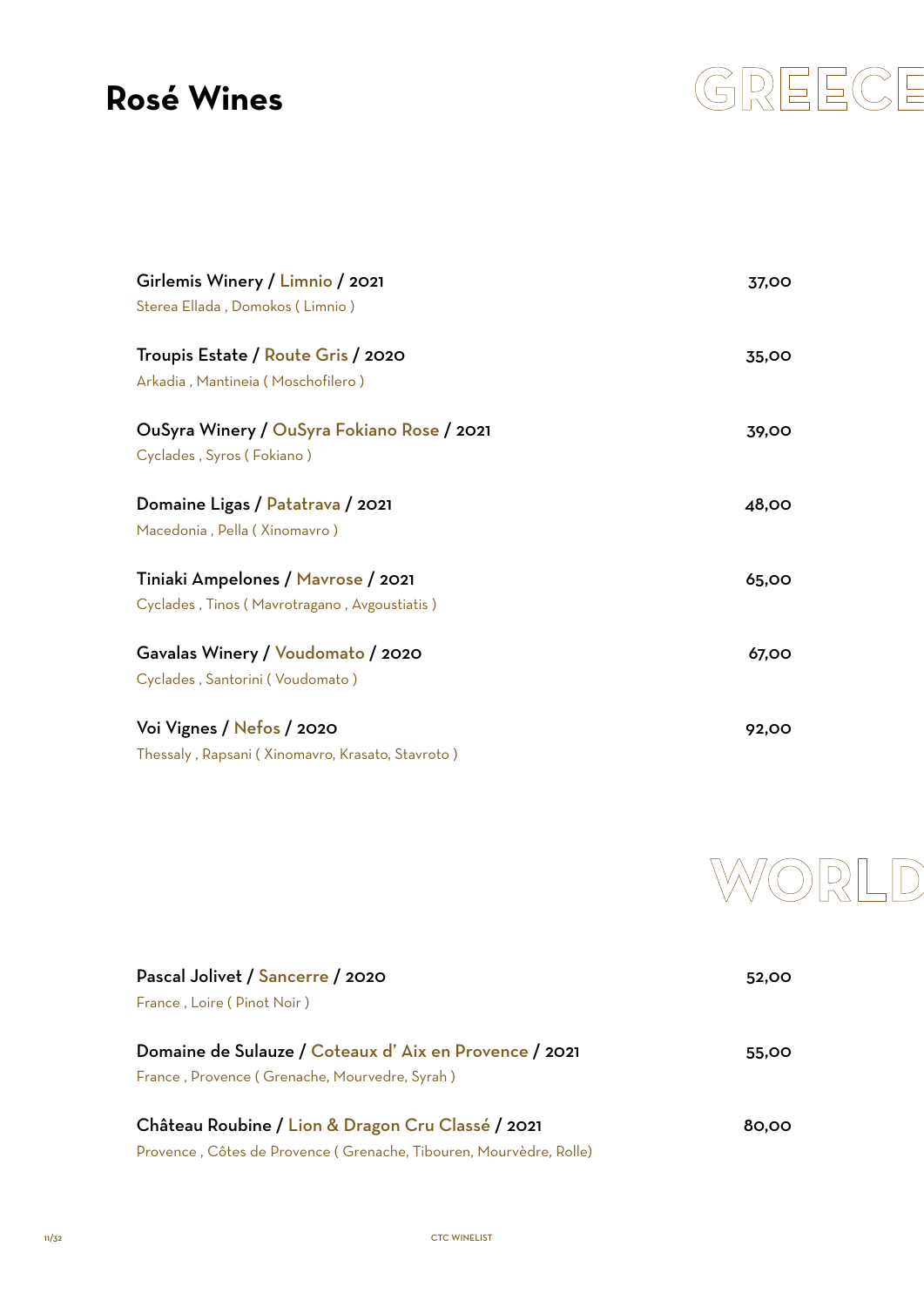# **Old World / White Wines**



#### *Val de Loire*

#### *Touraine*

| Domaine Marc Brédif / Vouvray Classic / 2020<br>Vouvray (Chenin Blanc)                | 52,00  |
|---------------------------------------------------------------------------------------|--------|
| Sarl Pierre-Olivier Bonhomme / Thésée Touraine / 2018<br>(Sauvignon Blanc)            | 57,00  |
| Domaine Breton / La Dilettante / 2020<br>Vouvray (Chenin Blanc)                       | 82,00  |
| Mosse / Arena Savennières /2016<br>Savennières (Chenin Blanc)                         | 120,00 |
| <b>Upper Loire</b>                                                                    |        |
| Gérard Boulay / Sancerre à Chavignol / 2020<br>Sancerre (Sauvignon Blanc)             | 84,00  |
| Domaine Du Bouchot / Pouilly-Fumé Caillottes / 2020<br>Pouilly-Fumé (Sauvignon Blanc) | 92,00  |
| François Cotat / Les Mont Damnés Sancerre / 2019                                      | 240,00 |

Sancerre ( Sauvignon Blanc )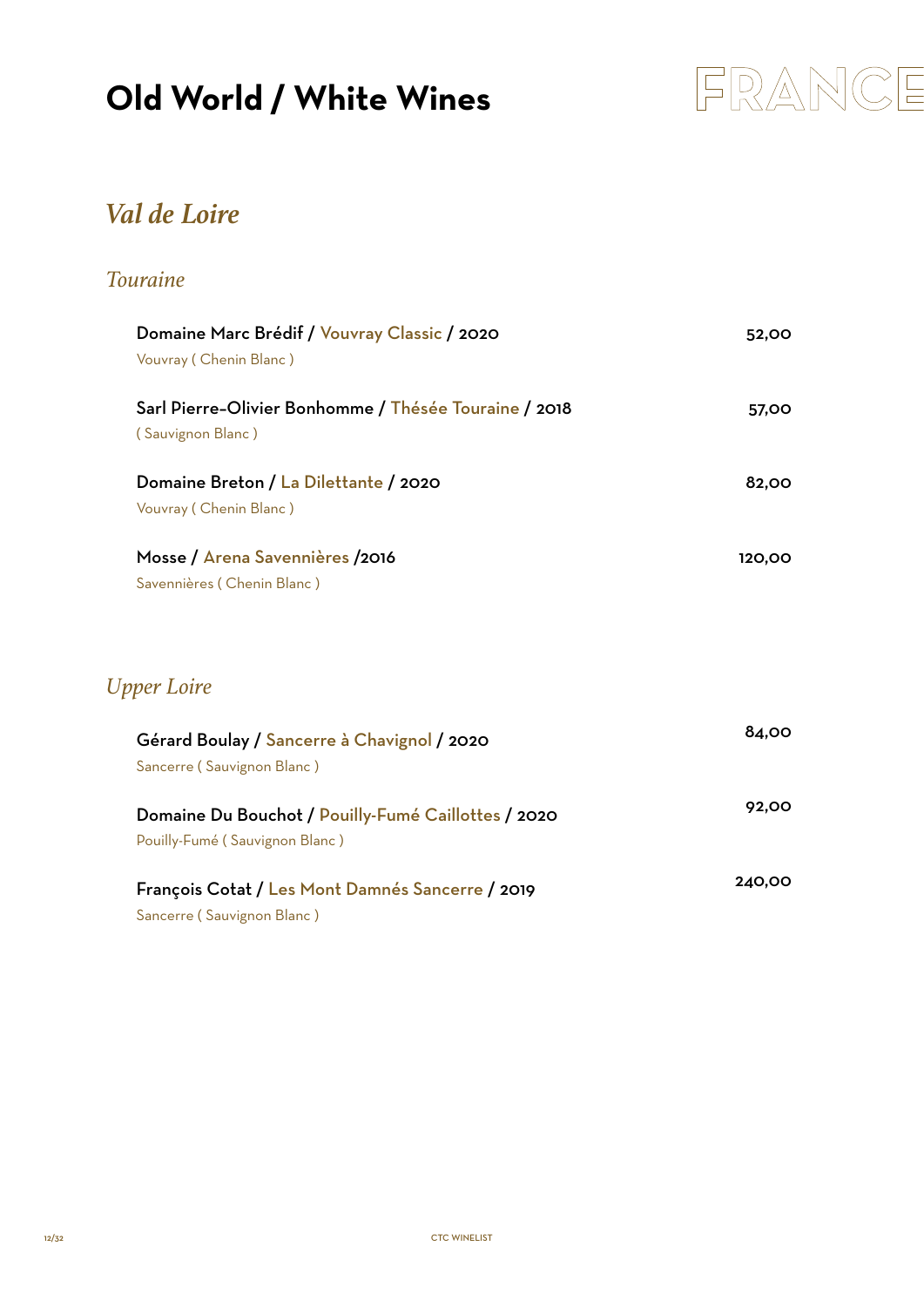# *Bourgogne*



#### *Chablis*

| Jean Paul & Benoit Droin / Chablis / 2020<br>(Chardonnay)                                               | 64,00   |
|---------------------------------------------------------------------------------------------------------|---------|
| Domaine Christian Moreau Pere et Fils / Chablis 1er Cru, Vaillon / 2020<br>Vaillon 1er Cru (Chardonnay) | 120,00  |
| Jean-Paul & Benoit Droin / Chablis Grand Cru, Vaudesir / 2018<br>Vaudesir Grand Cru (Chardonnay)        | 160,00  |
| Côte de Beaune                                                                                          |         |
| Domaine Faiveley / Chassagne Montrachet / 2016<br>Chassagne Montrachet (Chardonnay)                     | 150,00  |
| Louis Jadot / Puligny Montrachet / 2019<br>Puligny Montrachet (Chardonnay)                              | 200,00  |
| Laurent Ponsot / Meursault Cuvée des Pandorea / 2018<br>Meursault (Chardonnay)                          | 250,00  |
| Olivier Leflaive / Corton Charlemagne Grand Cru / 2017<br>Corton Charlemagne Grand Cru (Chardonnay)     | 550,00  |
| Olivier Leflaive / Bâtard-Montrachet Grand Cru / 2018<br>Bâtard-Montrachet Grand Cru (Chardonnay)       | 1400,00 |
| Côtes de Nuits                                                                                          |         |
| David Duband / Bourgogne Hautes-Côtes de Nuits / 2020<br>Hautes- Côtes de Nuits (Chardonnay)            | 90.00   |
| Côte de Beaune                                                                                          |         |
| Bouchard Père et Fils / Pouilly-Fuissé / 2019<br>Pouilly-Fuissé (Chardonnay)                            | 100,00  |
| Domaine Leflaive / Mâcon Verzé / 2018<br>Màcon Villages (Chardonnay)                                    | 120,00  |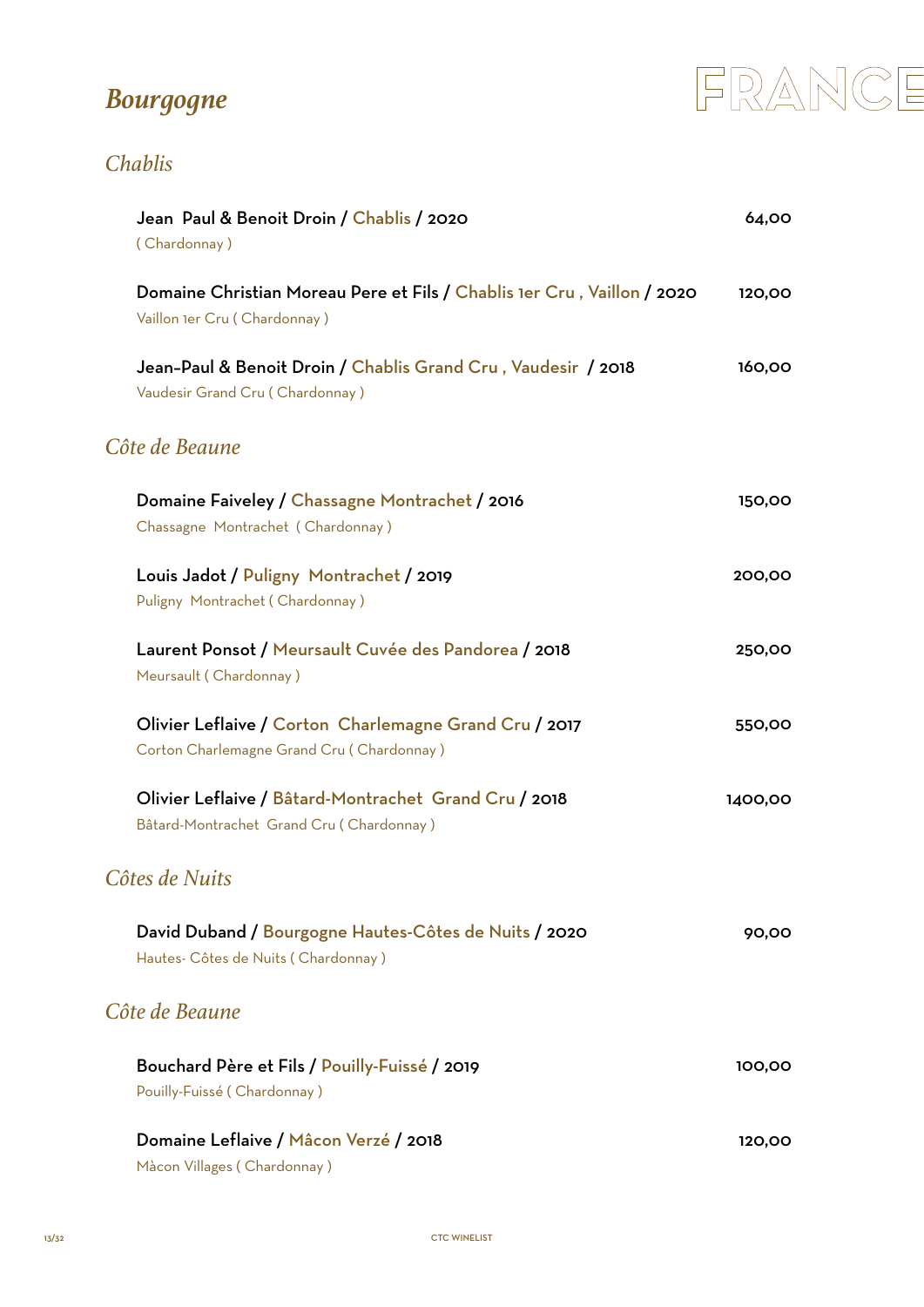#### *Vallé du Rhône*



#### *Northern Rhône*

| Domaine Les Alexandrines / Le Cabanon / 2020<br>(Viognier)                                                                                                       | 45,00  |
|------------------------------------------------------------------------------------------------------------------------------------------------------------------|--------|
| E.Guigal / Hermitage Blanc / 2018<br>Northern Rhône, Hermitage (Marsanne, Roussanne)                                                                             | 140,00 |
| Yves Cuilleron / Condrieu (Lieu - Dit) Vernon / 2019<br>Northern Rhône, Condrieu (Viognier)                                                                      | 160,00 |
| Southern Rhône                                                                                                                                                   |        |
| Château de Beaucastel / Châteauneuf-du-Pape Blanc / 2020<br>Southern Rhône, Châteauneuf-du-Pape<br>(Roussanne, Picardan, Bourboulenc, Clairette, Grenache Blanc) | 250,00 |
| <b>Alsace</b>                                                                                                                                                    |        |
| Vignoble du Rêveur / Alsace Vibrations / 2018<br>(Riesling)                                                                                                      | 52,00  |
| Schieferkopf / Riesling Via Saint Jacques / 2015<br>(Riesling)                                                                                                   | 59,00  |
| Emile Beyer / Gewürztraminer Alsace Grand Cru Pfersigberg / 2018<br>Pfersigberg (Gewürztraminer)                                                                 | 95,00  |
| Domaine Weinbach / Clos De Capucins Riesling Cuvée Théo / 2019<br>(Riesling)                                                                                     | 110,00 |
| <b>Bordeaux</b>                                                                                                                                                  |        |
| Château Bonnet / Entre Deux Mers Blanc / 2020<br><b>Entre Deux Mers</b>                                                                                          | 42,00  |
| <b>Provence</b>                                                                                                                                                  |        |
|                                                                                                                                                                  |        |

| Domaines Ott / Clos de Mireille Blanc de Blanc / 2019 | 85.00 |
|-------------------------------------------------------|-------|
| Côtes de Provence (Sémillon, Rolle)                   |       |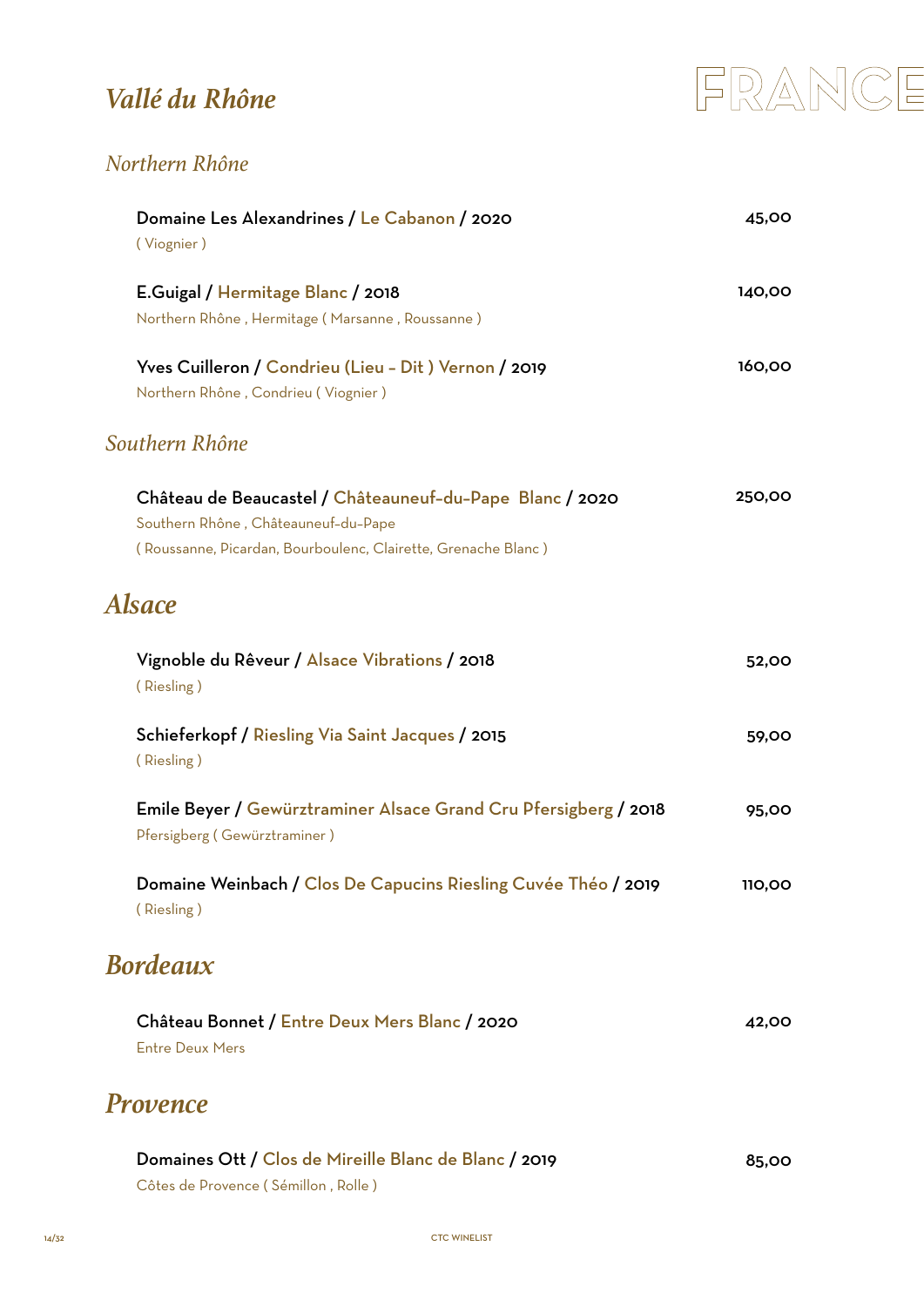# **Old World / White Wines**



| Dr.Loosen / Erdener Treppchen Kabinett / 2021                 | 52,00  |
|---------------------------------------------------------------|--------|
| Mosel (Riesling)                                              |        |
| Robert Weil / Riesling Tradition / 2020                       | 59.00  |
| Rheingau (Riesling)                                           |        |
| Weingut Dönnhoff / Oberhäuser Brücke Riesling Spätlese / 2019 | 120,00 |
| Nahe (Riesling)                                               |        |
| Markus Molitor / Kinheimer Rosenberg Auslese***/2013          | 140,00 |
| Mosel (Riesling)                                              |        |



| Nigl / Gärtling / 2020                                           | 49,00  |
|------------------------------------------------------------------|--------|
| Kremstal (Grüner Veltliner)                                      |        |
|                                                                  |        |
| Weingut Brundlmayer / Grüner Veltliner Reserve Alte Reben / 2017 | 110,00 |
| Kamptal, Langelois (Grüner Veltliner)                            |        |
|                                                                  |        |
| F.X.Pichler / Loibner Oberhauser Smaragd / 2013                  | 120,00 |
| Wachau (Riesling)                                                |        |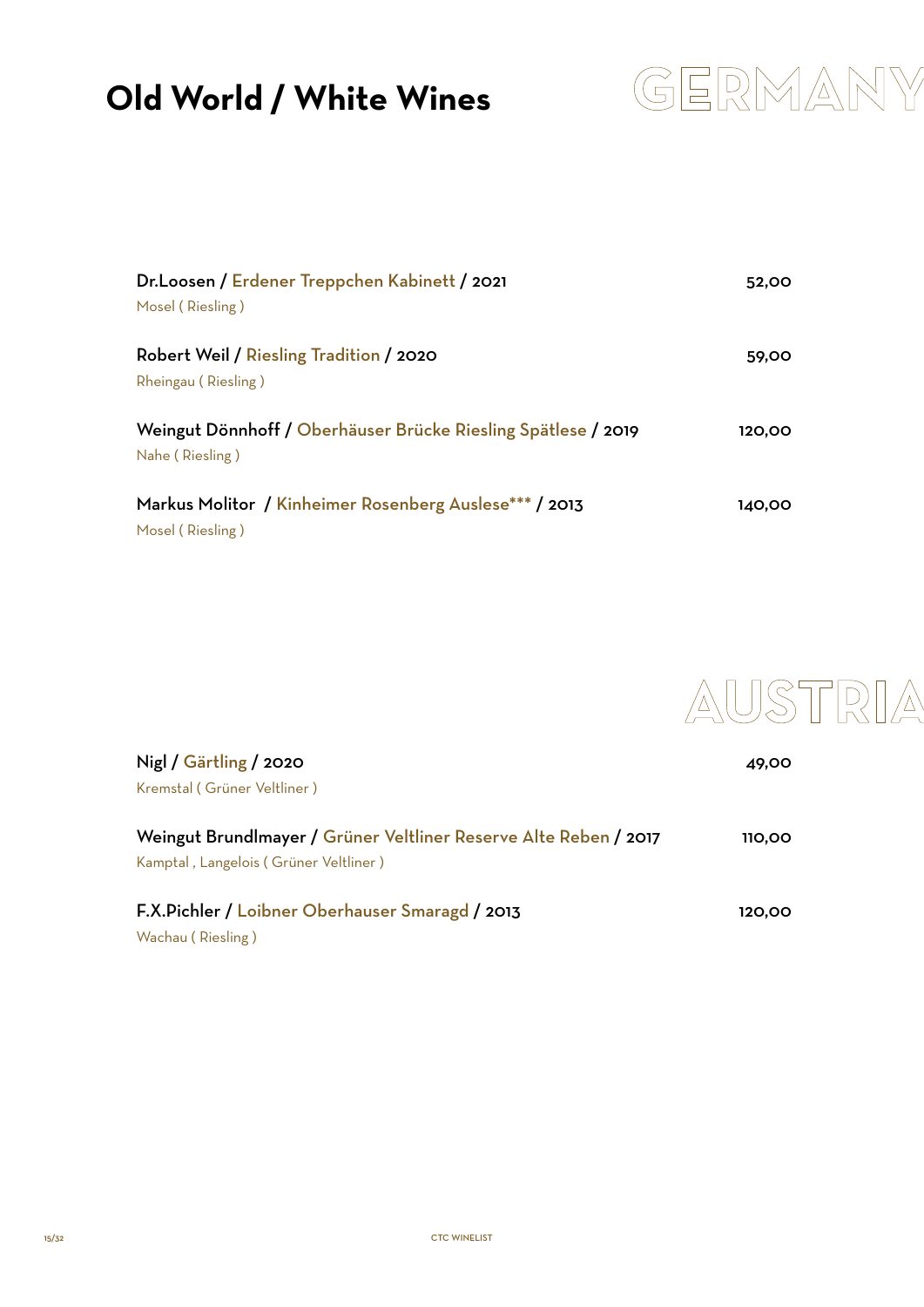

| Livio Felluga / Pinot Grigio / 2020  | 55,00  |
|--------------------------------------|--------|
| Friuli, Colli Orientali (Pinot Gris) |        |
| Pra / Staforte Soave Classico / 2019 | 85.00  |
| Veneto / Soave Classico (Garganega)  |        |
| Planeta / Cometa / 2019              | 90.00  |
| Sicily, Menfi (Fiano)                |        |
| Querciabella / Batar / 2019          | 190,00 |
| Toscana (Chardonnay, Pinot Bianco)   |        |



| Venus la Universal / Dido / 2019                                 | 65.00  |
|------------------------------------------------------------------|--------|
| Catalunya ,Tarragona ( Macabeu, Garnatxa, Cartoixa)              |        |
| Marqués de Murrieta / Capellania Reserva / 2016<br>Rioja (Viura) | 100,00 |
| Ossian / Vinas Viejas / 2018                                     | 120.00 |

Castilla y Leon ( Verdejo )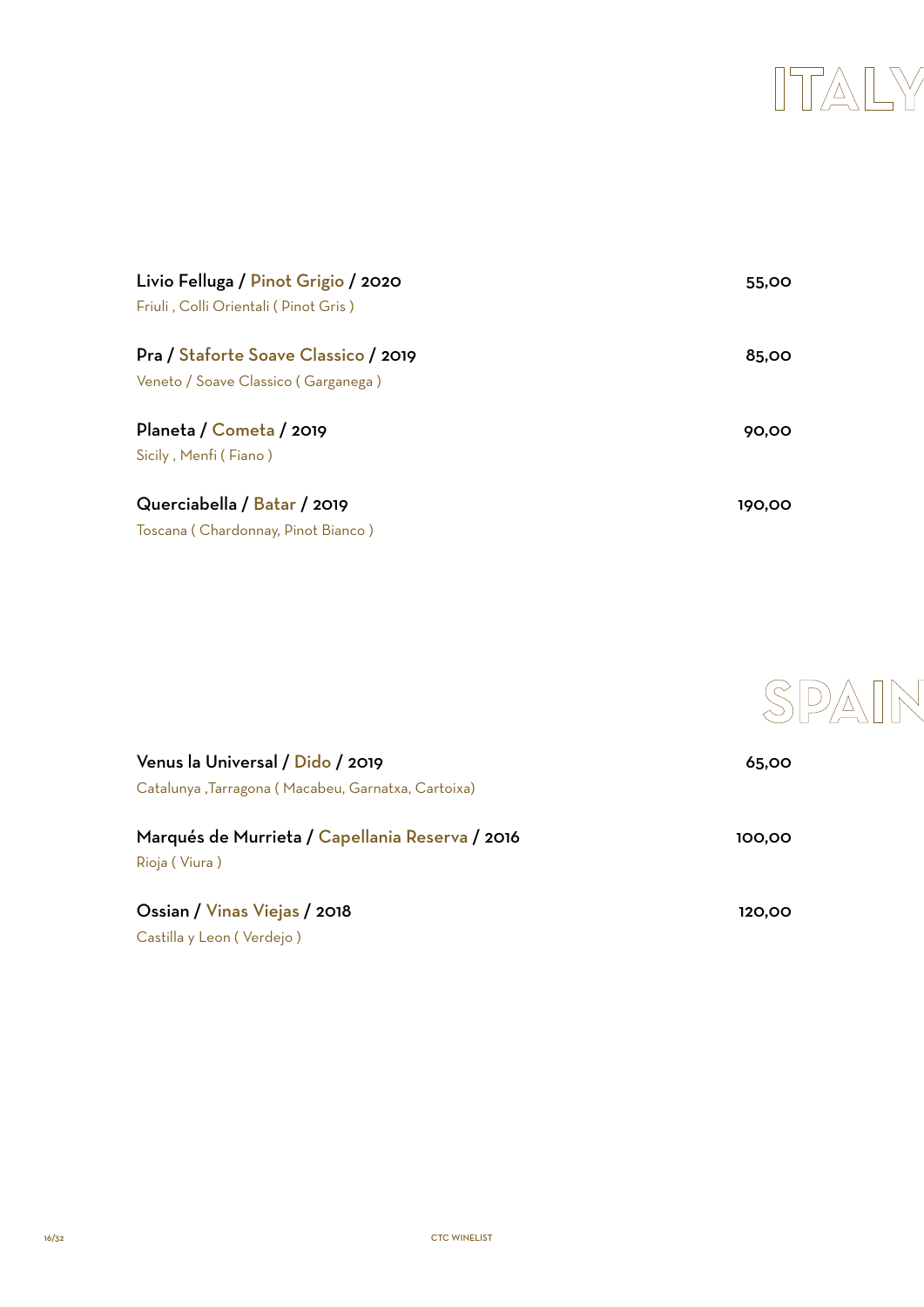# **New World / White Wines**



| 65,00                                                    |
|----------------------------------------------------------|
| NITIN<br>$\left(\overbrace{\mathbb{G}}\right)^{i}$<br>'는 |
| 59,00                                                    |
| 72,00                                                    |
|                                                          |
| 61,00                                                    |
| 65,00                                                    |
| 65,00                                                    |
| 69,00                                                    |
|                                                          |



Villa Maria / Reserve Sauvignon Blanc / 2021 New Zealand , Marlborough ( Sauvignon Blanc )

52,00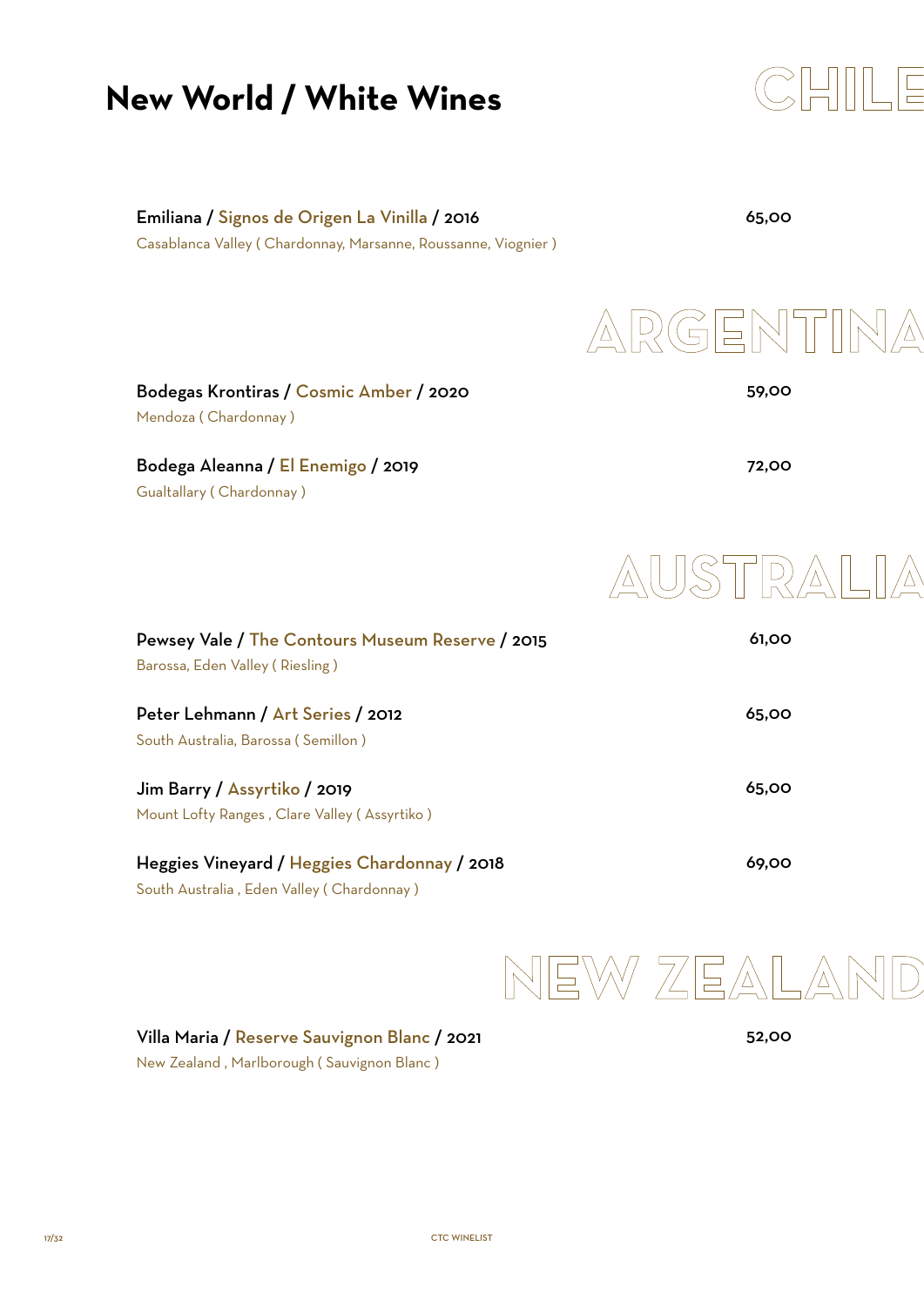

| Sandhi Wines / Central Coast Chardonnay / 2019 | 75.00  |
|------------------------------------------------|--------|
| California, Central Coast (Chardonnay)         |        |
| Joseph Phelps / Freestone Vineyards / 2018     | 140.00 |
| North Coast, Sonoma County (Chardonnay)        |        |
| Shafer / Red Shoulder Ranch / 2018             | 160.00 |
| Napa Valley, Los Carneros (Chardonnay)         |        |



Glen Carloo / Quartz Stone / 2020 Western Cape,Paarl ( Chardonnay )

Sadie Family / Palladius / 2019

Coastal Region , Swartland ( Chenin Blanc, Grenache Blanc, Clairette Blanche,Viognier, Roussanne,Sémillon,Palomino) 66,00

200,00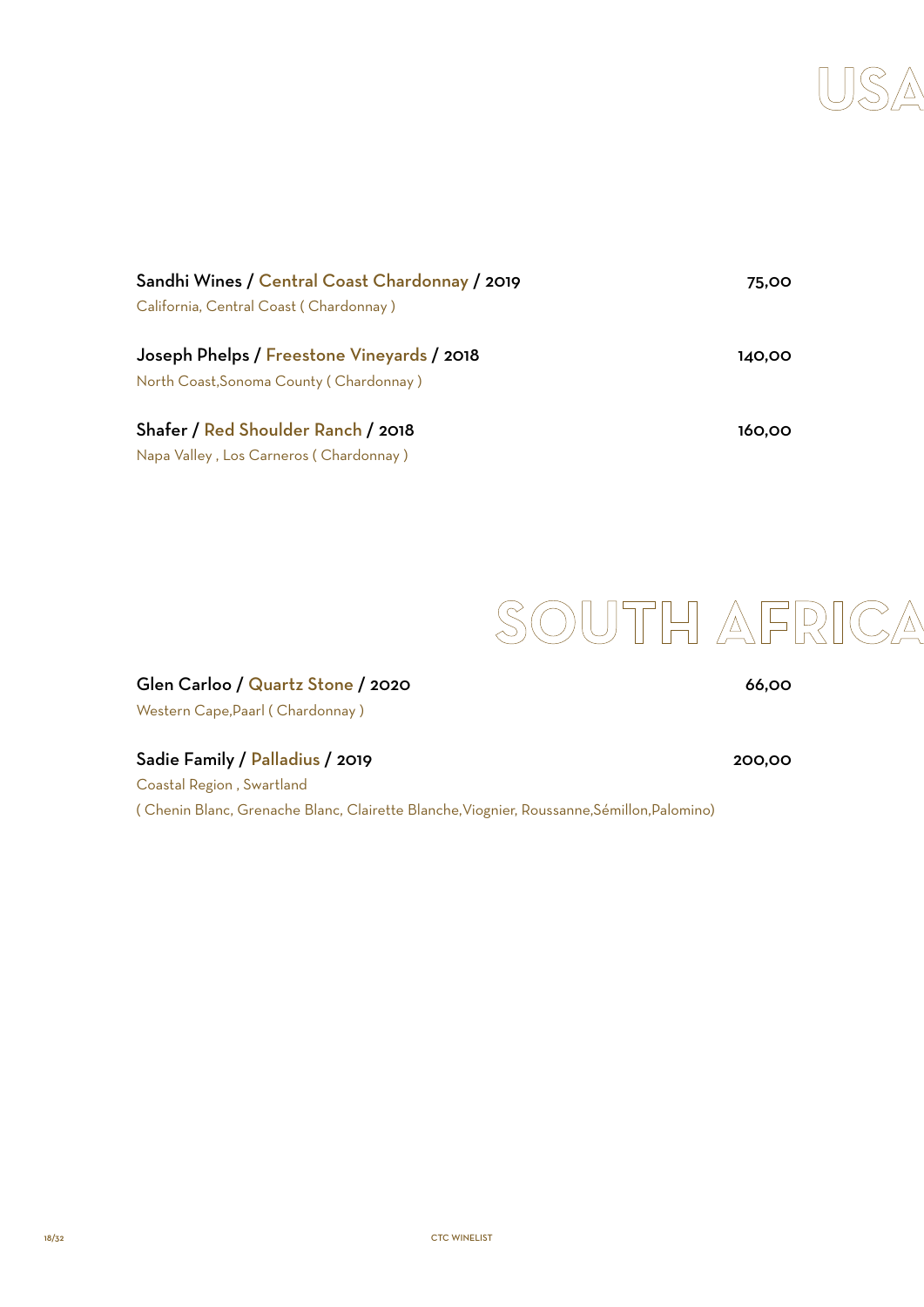# **Red Wines**



#### *Macedonia*

| Chatzivariti / Goumenissa / 2018<br>Kilkis, Goumenissa (Xinomavro, Negoska) | 36,00  |
|-----------------------------------------------------------------------------|--------|
| Vaimaki Family / Popolka Kokkineli / 2020                                   | 39,00  |
| Florina, Amynteo (Xinomavro)                                                |        |
| Oenops Winery / Limniona / 2020                                             | 41,00  |
| Drama, Prosotsan i(Limniona)                                                |        |
| Alpha Estate / Xinomavro Reserve Old Vines / 2018                           | 54,00  |
| Florina, Amynteo (Xinomavro)                                                |        |
| Ktima Kir-Yianni / Ramnista / 2017                                          | 55,00  |
| Naousa (Xinomavro)                                                          |        |
| Alpha Estate / Tannat / 2012                                                | 80,00  |
| Florina, Amynteo (Tannat)                                                   |        |
| Michailidis Estate / Mavrotragano Lagotopos / 2017                          | 100,00 |
| Drama, Kserovouni (Mavrotragano)                                            |        |
| Ktima Ligas / Bucephale / 2018                                              | 120,00 |
| Pella (Xinomavro)                                                           |        |

| Tsantali / Rapsani Grand Reserve / 2014        | 60.00 |
|------------------------------------------------|-------|
| Larisa, Rapsani (Xinomavro, Krasato, Stavroto) |       |
| Domaine Katsaros / Katsaros Red / 2017         | 65.00 |
| Olympus, Krania (Cabernet Sauvignon, Merlot)   |       |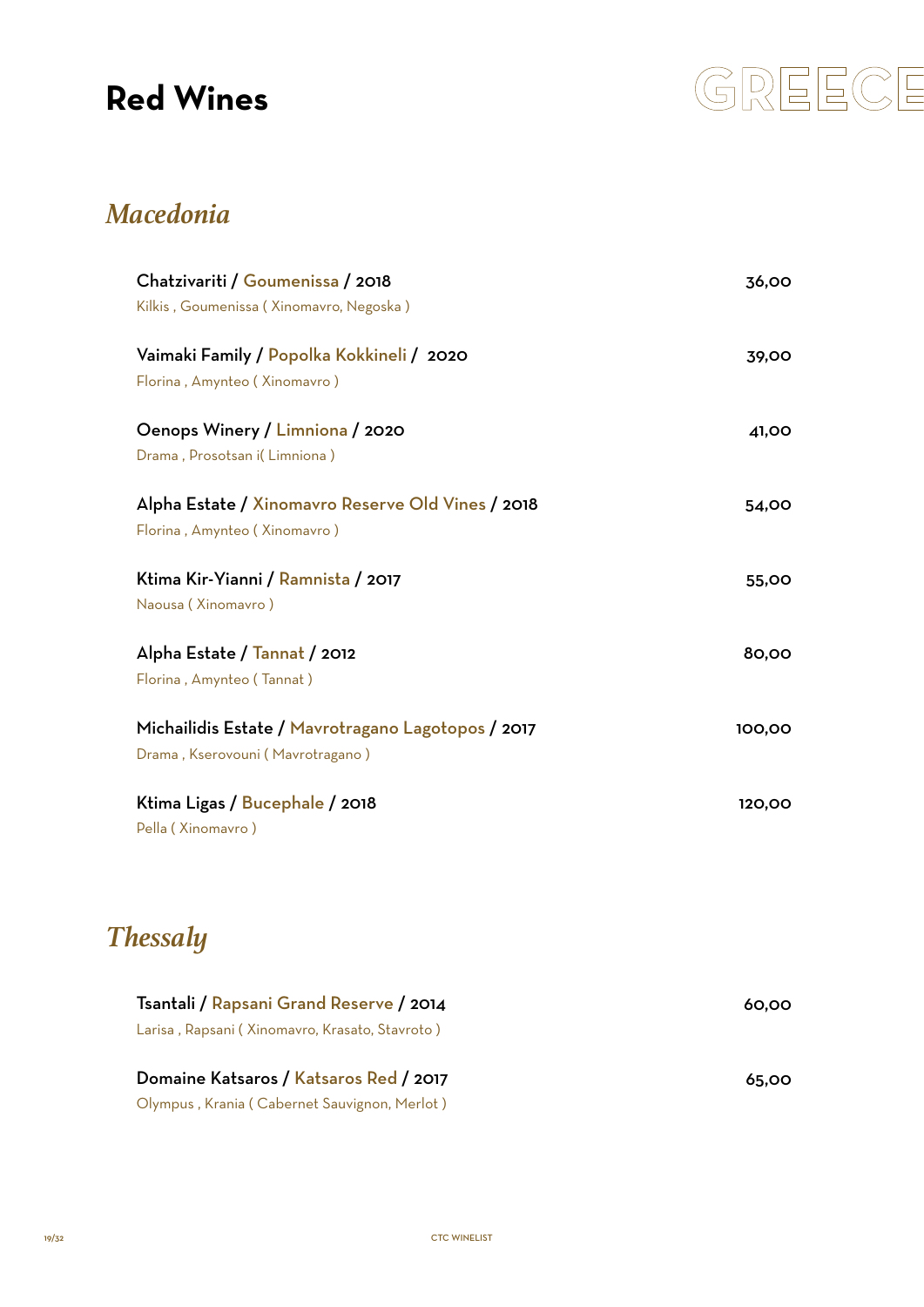

190,00

#### *Sterea Ellada*

| Vriniotis Wines / Vradiano Wild Ferment / 2019<br>Evia, Gialtra (Vradiano)                                                     | 85,00  |
|--------------------------------------------------------------------------------------------------------------------------------|--------|
| La Tour Melas / Palies Rizes / 2017<br>Fthiotida (Agiorgitiko)                                                                 | 350,00 |
| Peloponnese                                                                                                                    |        |
| Parparoussis Winery / Taos / 2017<br>Achaia (Mavrodaphne)                                                                      | 59,00  |
| Papargyriou Estate / Le Roi Des Montagnes Cuvée / 2019<br>Corinth, Sofiana (Cabernet Sauvignon, Mavrodaphne, Touriga Nacional) | 63,00  |
| Aivalis Winery / Le Sang de la Pierre / 2019                                                                                   | 65,00  |

Nemea ( Agiorgitiko )

Aivalis Winery / Tessera / 2018 Nemea , Filasio ( Agiorgitiko )

### *Islands*

| Lyrarakis Estate / Aggelis / 2019     | 50.00  |
|---------------------------------------|--------|
| Crete, Alagni (Liatiko)               |        |
|                                       |        |
| Domaine Sigalas / Mavrotragano / 2019 | 95.00  |
| Santorini, Oia (Mavrotragano)         |        |
|                                       |        |
| Domaine Economou / Antigone / 2004    | 300,00 |
| Crete, Sitia (Liatiko Mandilaria)     |        |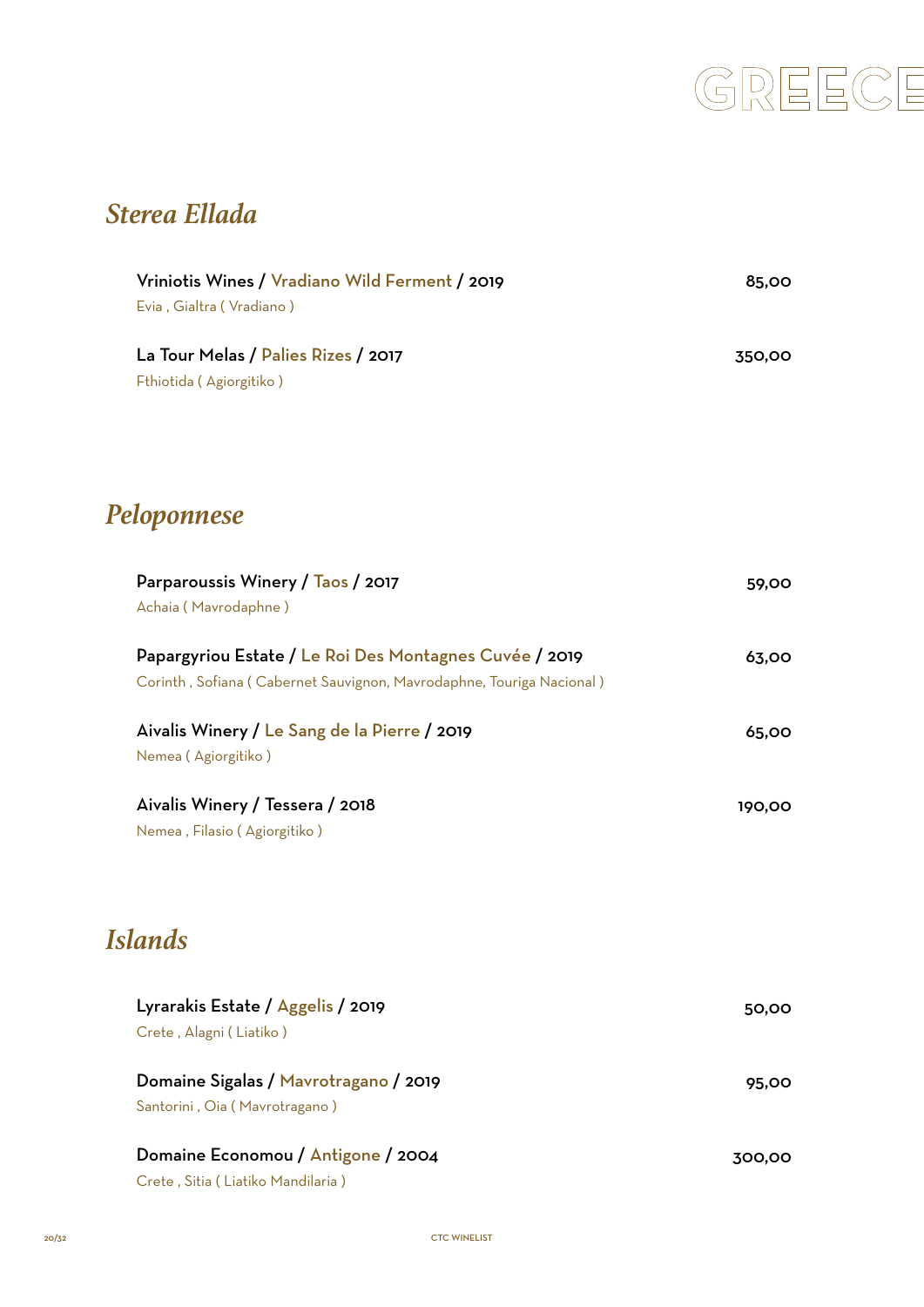# **Old World / Red Wines**



#### *Bourgogne*

*Côte de Beaune*

| Domaine d'Ardhuy / Volnay / 2019                   | 150.00 |
|----------------------------------------------------|--------|
| Côte de Beaune, Volnay (Pinot Noir)                |        |
| Domaine d'Ardhuy / Pommard Les Lambots / 2019      | 150.00 |
| Côte de Beaune, Pommard (Pinot Noir)               |        |
| Bouchard Père et Fils / Le Corton Grand Cru / 2011 | 500,00 |
| Côte de Beaune, Aloxe Corton (Pinot Noir)          |        |

*Côtes de Nuits*

| Domaine de la Vougeraie / Gevrey Chambertin Les Evocelles / 2018                                     | 140.00 |
|------------------------------------------------------------------------------------------------------|--------|
| Gevrey Chambertin (Pinot Noir)                                                                       |        |
| Joseph Drouhin / Vosne Romanée / 2017<br>Vosne Romanée (Pinot Noir)                                  | 200.00 |
| Laurent Ponsot / Cuvée de Cèdre Clos Vougeot Grand Cru / 2017<br>Clos Vougeot Grand Cru (Pinot Noir) | 850.00 |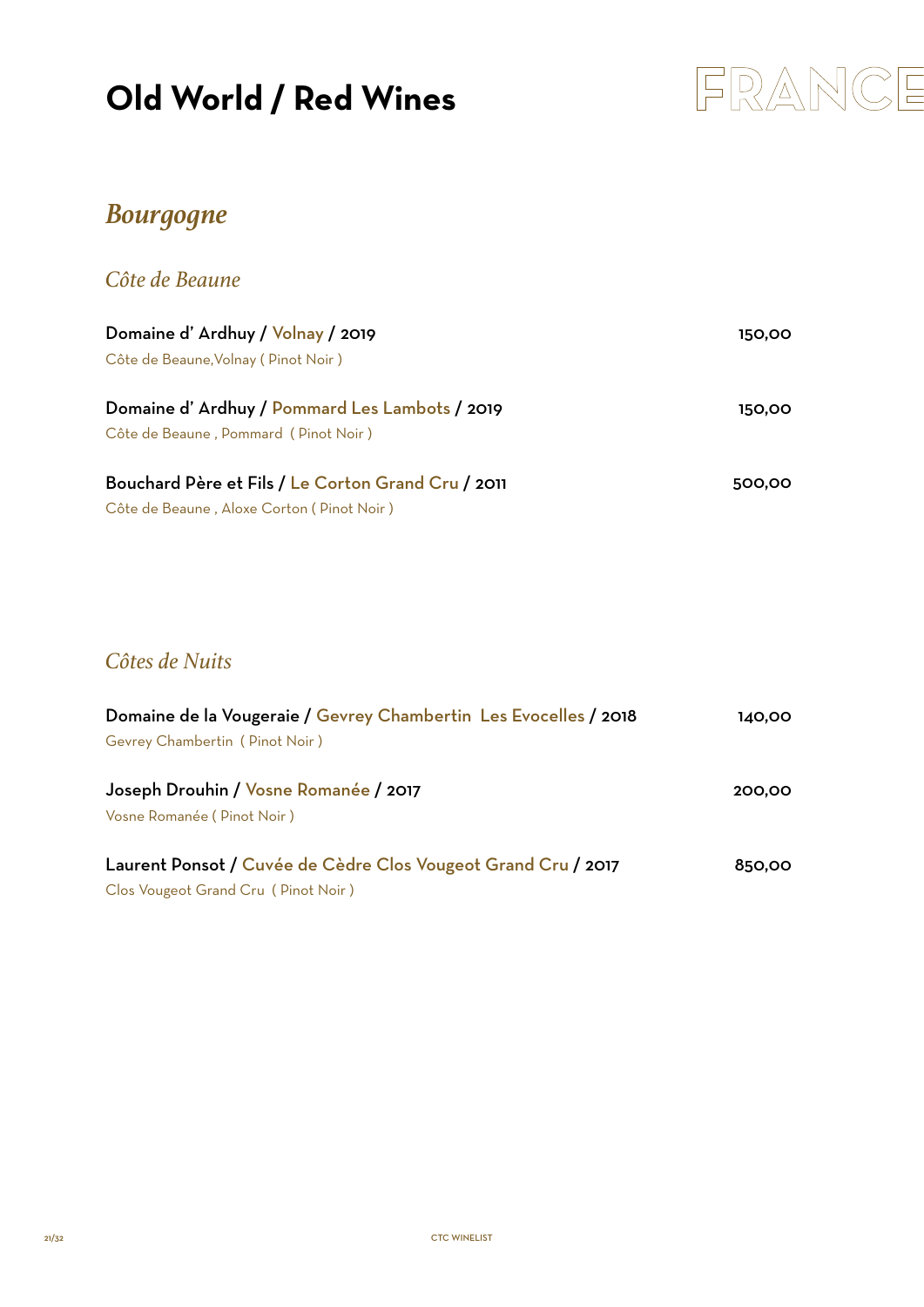

#### *Bordeaux*

#### *Left Bank*

| Château Phélan Ségur / Saint-Estèphe / 2017<br>Médoc, Saint-Estèphe (Cabernet Sauvignon, Merlot)                                                                 | 200.00  |
|------------------------------------------------------------------------------------------------------------------------------------------------------------------|---------|
| Baron Philippe de Rothchild / Château d'Armailhac Pauillac Grand Cru Classé / 2018<br>Médoc, Pauillac (Cabernet Sauvignon, Merlot, Cabernet Franc, Petit Verdot) | 250,00  |
| Château Pichon-Longueville / Comtesse de Lalande 2ème Grand Cru Classé / 2016<br>Medoc, Pauillac (Cabernet Sauvignon, Merlot)                                    | 700.00  |
| Château Haut-Brion / Pessac-Léognan 1er Grand Cru Classé / 2016<br>Graves, Pessac-Léognan (Merlot, Cabernet Sauvignon, Cabernet Franc)                           | 2000,00 |

#### *East Bank*

| Jean-Pierre Moueix / Saint Émilion / 2016                                    | 65.00  |
|------------------------------------------------------------------------------|--------|
| Libournais, Saint Emilion (Merlot)                                           |        |
| Jean-Pierre Moueix / Clos la Madeleine Saint Emilion Grand Cru Classé / 2019 | 220.00 |
| Saint Émillion Grand Cru (Cabernet Franc, Merlot)                            |        |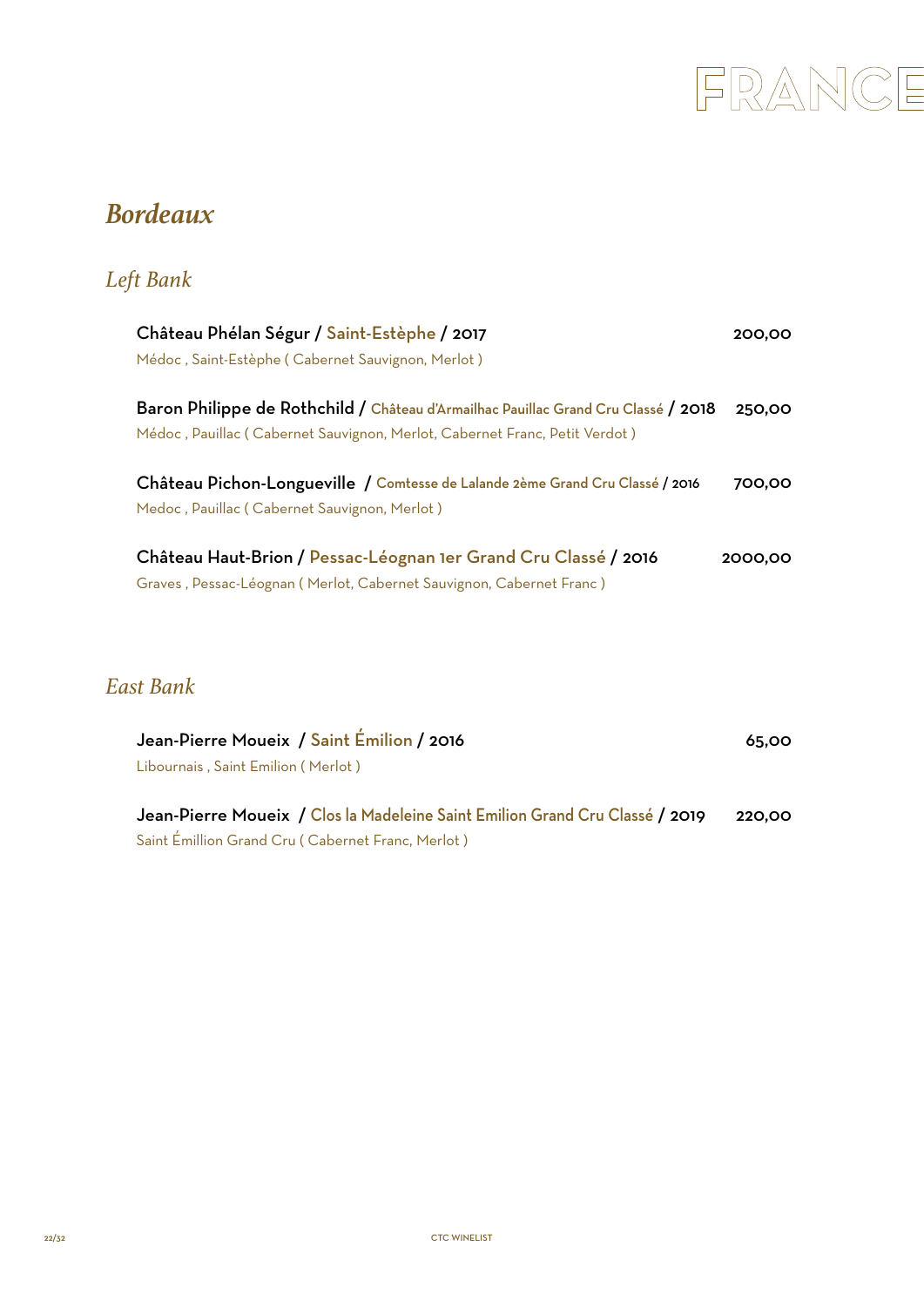

#### *Vallé du Rhône*

#### *Northern Rhône*

| Maison les Alexandrines / Le Cabanon / 2020<br>(Syrah, Viognier)                                            | 41,00  |
|-------------------------------------------------------------------------------------------------------------|--------|
| Domaine Vincent Paris / Granit 30 / 2016<br>Cornas (Syrah)                                                  | 71,00  |
| E.Guigal / Côte Rôtie Brune et Blonde / 2018<br>Côte Rôtie (Syrah, Viognier)                                | 160,00 |
| M.Chapoutier / Hermitage Monier de la Sizeranne / 2015<br>Hermitage (Syrah)                                 | 180,00 |
| Southern Rhône                                                                                              |        |
| Château Pégau / Cuvée Maclura Côte du Rhône /2019<br>Côte du Rhone                                          | 49.00  |
| Famille Perrin / Châteauneuf du Pape Les Sinards / 2017<br>Châteauneuf du Pape (Grenache, Mourvèdre, Syrah) | 120,00 |
| Château de Beaucastel / Châteauneuf du Pape / 2019                                                          | 400,00 |

Châteauneuf du Pape(Syrah, Mourvèdre, Counoise, Cinsault, Grenache)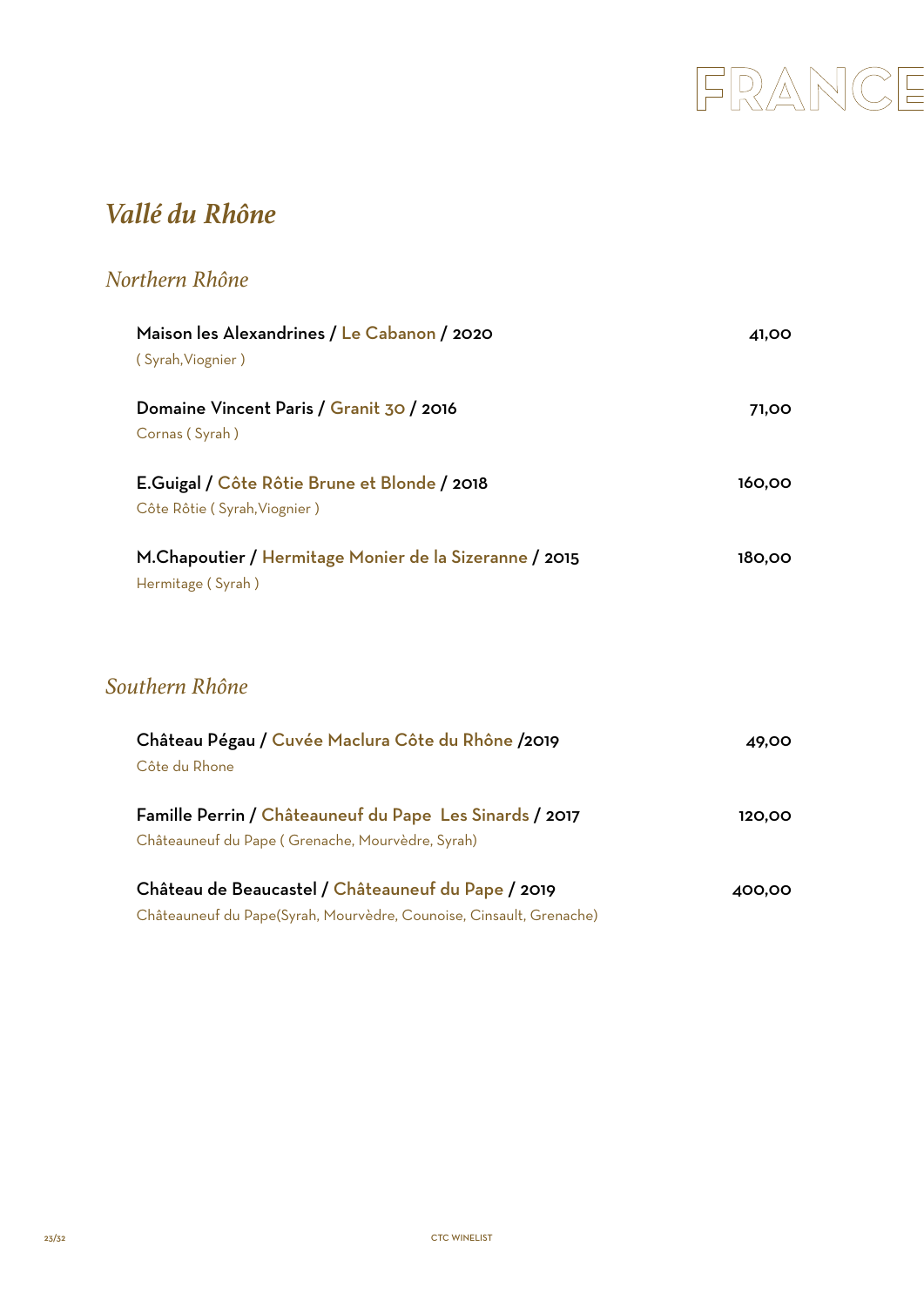# **Old World / Red Wines**



#### *Piemonte*

| Elio Altare / Barbera d'Alba / 2019<br>Alba (Barbera)                                                         | 45,00   |
|---------------------------------------------------------------------------------------------------------------|---------|
| Paolo Mazone / Barolo Serralunga d'Alba / 2018<br>Barolo (Nebbiolo)                                           | 100,00  |
| Massolino / Barolo / 2013<br>Barolo (Nebbiolo)                                                                | 140,00  |
| <b>Toscana</b>                                                                                                |         |
| Tenuta dell' Ornellaia / Le Volte dell' Ornellaia / 2019<br>Bolgheri (Merlot, Sangiovese, Cabernet Sauvignon) | 75,00   |
| Nittardi / Chianti Classico Riserva / 2016<br>Chianti Classico (Sangiovese, Merlot)                           | 110,00  |
| Tenuta di Biserno / Il Pino di Biserno / 2019<br>(Cabernet Franc, Cabernet Sauvignon, Petit Verdot)           | 125,00  |
| Isole e Olena / Ceparello / 2015<br>Chianti (Sangiovese)                                                      | 140,00  |
| Tenuta Luce / Luce Brunello di Montalcino / 2013<br>Brunello di Montalcino (Sangiovese)                       | 280,00  |
| Antinori / Guado al Tasso / 2013<br>Bolgheri Superiore (Cabernet Sauvignon, Merlot, Petit Verdot, Syrah)      | 350,00  |
| Gaja / Rennina Pieve Santa Restituta / 2011<br>Brunello di Montalcino (Sangiovese)                            | 400,00  |
| Bibi Graetz / Colore Rosso / 2018<br>Siena (Sangiovese, Colorino, Canaiolo)                                   | 500,00  |
| Tenuta dell' Ornellaia / Masseto / 2015                                                                       | 1200,00 |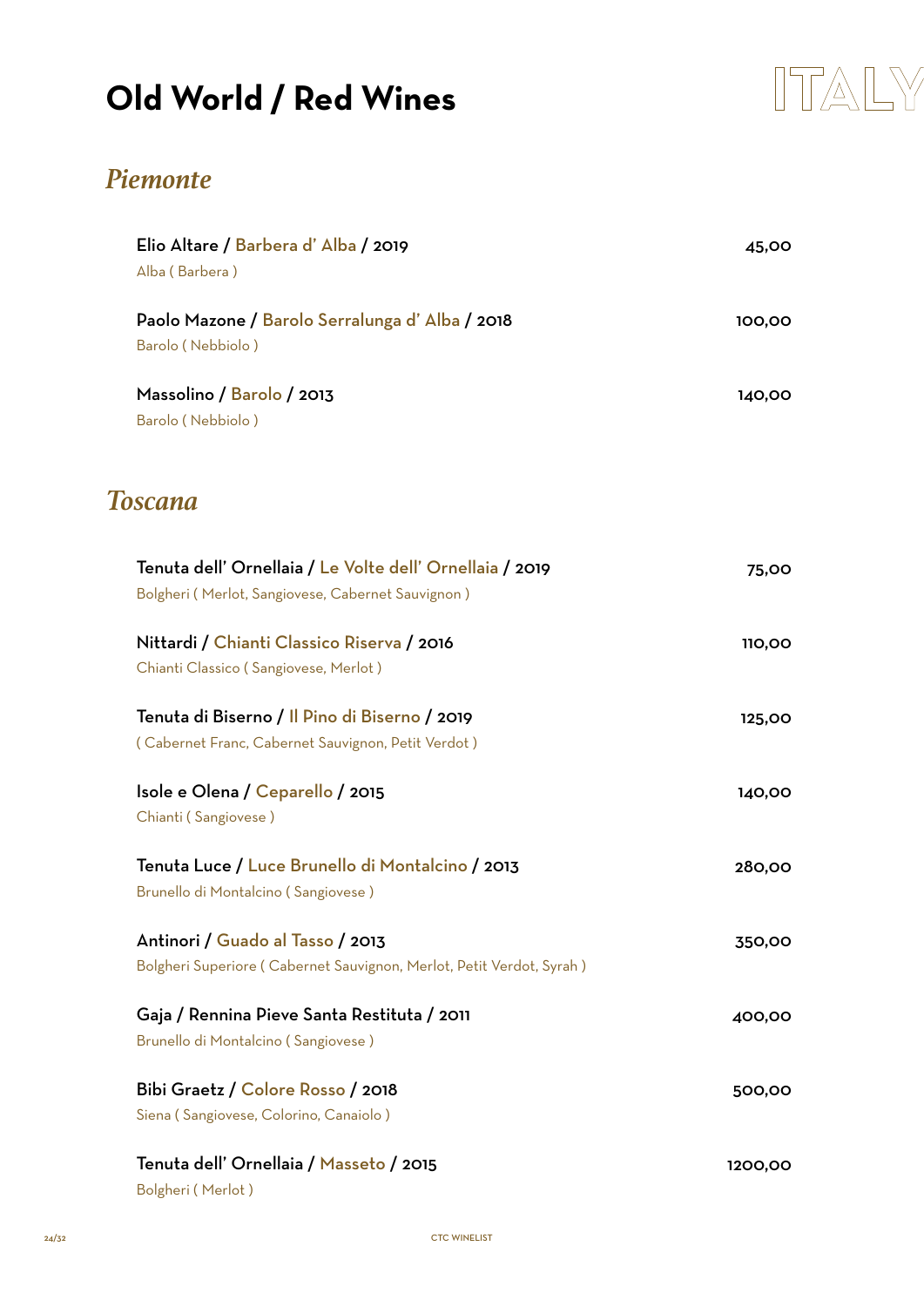

#### *Veneto*

| Pra / Morandina Valpolicella Ripasso Superiore / 2018<br>Valpolicella Ripasso (Corvina, Corvinone, Rondinella, Oseleta) | 90,00  |
|-------------------------------------------------------------------------------------------------------------------------|--------|
| Masi / Costasera Amarone della Valpolicella Classico / 2016<br>Valpolicella (Corvina, Corvinone, Rondinella)            | 140,00 |
| <i><b>Sicilia</b></i>                                                                                                   |        |
| Donnafugata / Tancredi / 2017<br>Terre Siciliane (Cabernet Sauvignon, Nero d'Avola)                                     | 90,00  |
| Santa Maria La Nave / Calmarossa Etna Rosso / 2018<br>Terre Siciliane, Etna (Nerello Mascalese, Nerello Cappuccio)      | 150,00 |



| DClos Mont Blanc / Castell / 2019<br>Catalunya (Tempranillo)                              | 39,00  |
|-------------------------------------------------------------------------------------------|--------|
| Marquès de Murrieta / Rioja Reserva / 2014<br>Rioja Alta (Tempranillo)                    | 77,00  |
| Venus La Universal / Venus / 2017<br>Catalunya, Montsant (Garnatxa, Carinyena, Sira)      | 90,00  |
| Bodegas Aalto / Ribera del Duero / 2018<br>Castilla y Leon, Ribera del Duero (Tinto Fino) | 120,00 |
| Portal del Priorat / Somni / 2017<br>Catalunya, Priorat (Carignan, Syrah)                 | 120,00 |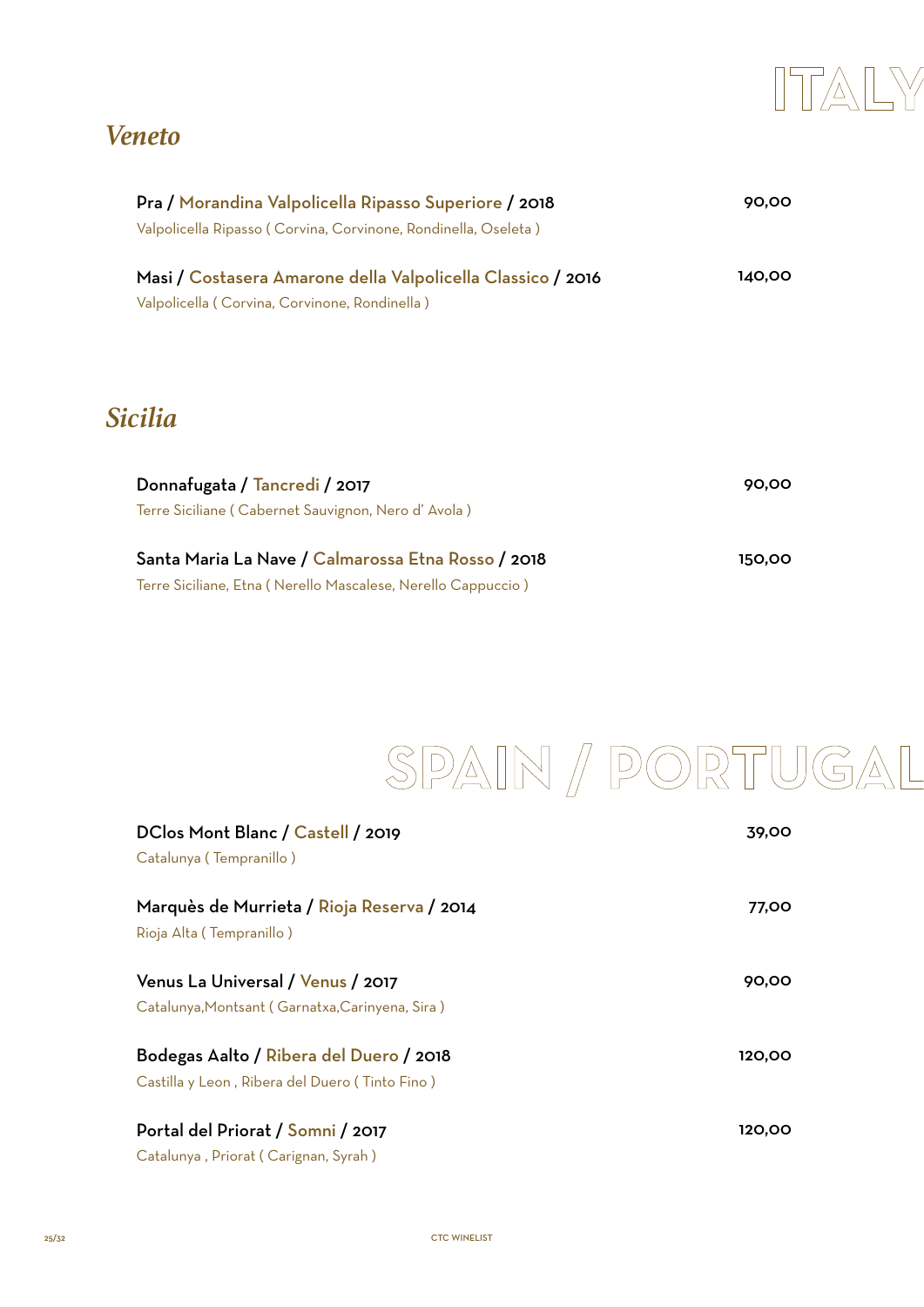# **New World / Red Wines**



| Viu Manent / Carmenère Gran Reserva / 2015                 | 65.00  |
|------------------------------------------------------------|--------|
| Central Valley, Colchagua Valley (Carménère)               |        |
| Casa Lapostolle / Cuvée Alexandre / 2013                   | 85.00  |
| Central Valley, Colchagua Valley (Carménère)               |        |
| Montes Winery / Purple Angel / 2018                        | 200.00 |
| Central Valley, Colchagua Valley (Carmenère, Petit Verdot) |        |

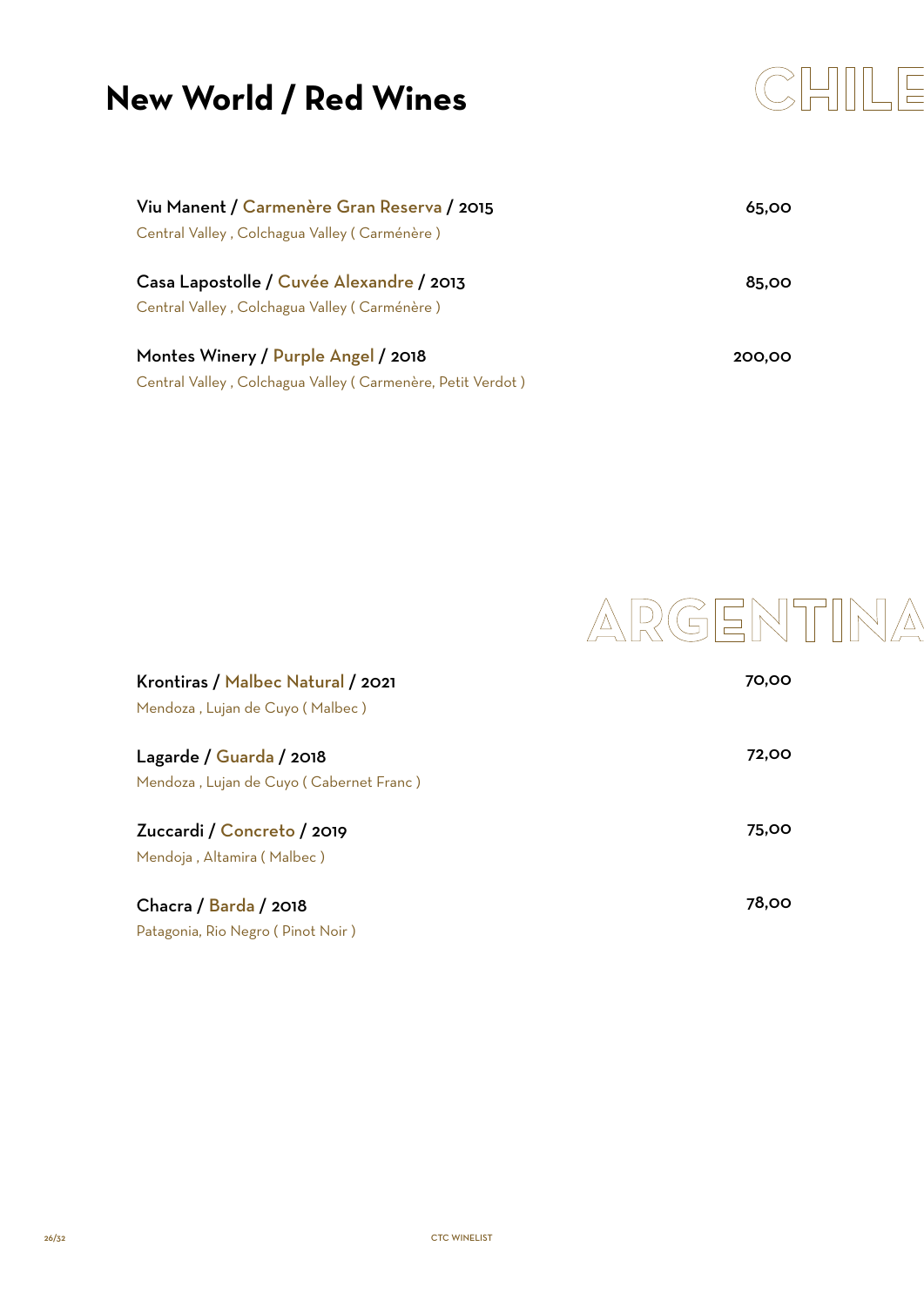

| Artezin Wines / Old Vine Zinfandel / 2019                    | 52,00   |
|--------------------------------------------------------------|---------|
| California, Mendocino County (Zinfandel)                     |         |
| The Hess Collection / Allomi / 2019                          | 100,00  |
| California, Napa Valley (Cabernet Sauvignon)                 |         |
| Joseph Phelps / Freestone / 2016                             | 180,00  |
| California, Sonoma Coast (Pinot Noir)                        |         |
| Robert Mondavi Baron Philippe de Rothchild / Opus One / 2014 | 1200,00 |
|                                                              |         |

California , Napa Valley ( Cabernet Sauvignon, Petit Verdot, Cabernet Franc, Merlot, Malbec)

95,00

AUSTRALIA

Two Hands / Angel's Share / 2018 South Australia , Mclaren Vale ( Shiraz )

Penfolds / Grange / 2012 Barossa Valley , Mclaren Vale ( Shiraz ) 1700,00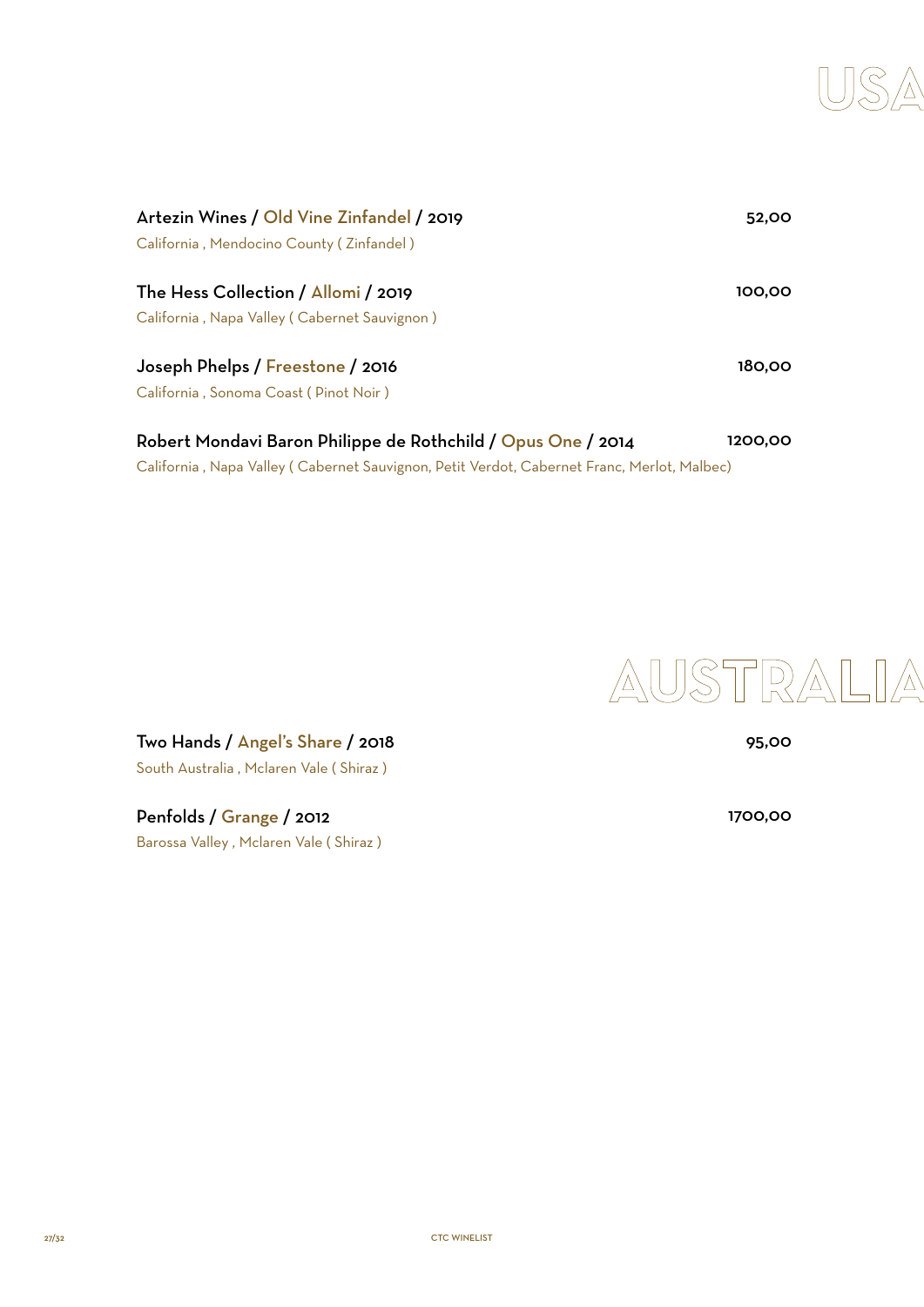# **Dessert Wines**

#### *Greece 500 ml*

| Ampelourgein Natural Wines / Magiovotano Wild Ferment / NV<br>Shinokapsala, Lasithi (Liatiko) | 35,00  |
|-----------------------------------------------------------------------------------------------|--------|
| Vrinioti / $G$ / 2015                                                                         | 38,00  |
| Evia, Gialtra (Vradiano)                                                                      |        |
| Moraitis / Liastos / 2008                                                                     | 46,00  |
| Paros, Naoussa (Monemvasia)                                                                   |        |
| Mercouri / Belvedere / 2016                                                                   | 49,00  |
| Ilia, Korakochori (Malvasia Aromatica)                                                        |        |
| Santo / Vinsanto / 2013                                                                       | 54,00  |
| Santorini, Pirgos (Assyrtiko, Aidani)                                                         |        |
| Argyros / Vinsanto 4 y.o. / 2012                                                              | 82,00  |
| Santorini, Episkopi Gonia (Assyrtiko, Athiri, Aidani)                                         |        |
| Economou / Liatiko Late Harvest / 2000                                                        | 112,00 |
| Crete, Sitia (Liatiko)                                                                        |        |

# **Fortified / Oxidized**

#### *World*

| Lustau / Los Acros Amontillado / NV                                 | 34.00 |
|---------------------------------------------------------------------|-------|
| Spain, Jerez (Palomino)                                             |       |
| Ramos Pinto / Adriano Reserva / NV                                  | 36.00 |
| Portugal, Porto (Codega, Malvasia Fina, Viozinho, Rabigato)         |       |
|                                                                     |       |
| Niepoort / $LBV$ / 2012                                             | 45.00 |
| Portugal, Porto (Touriga Nac., Touriga Fr., Tinta Cao, Tinta Roriz) |       |
|                                                                     |       |
| Lustau / Emilin Moscatel / NV                                       | 58,00 |
| Spain, Jerez (Muscat of Alexandria)                                 |       |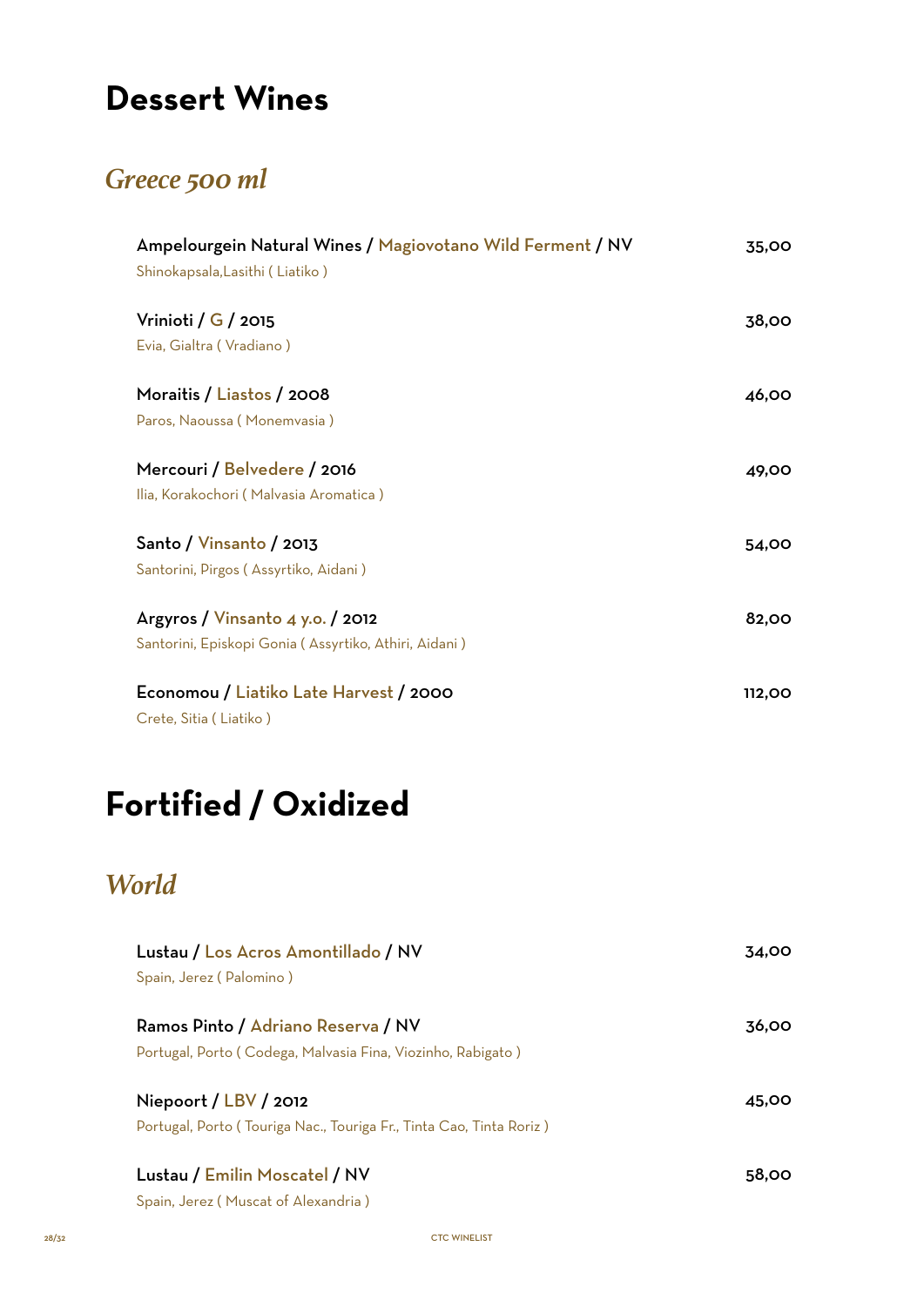# **Spirits**

# *Whisky 50ml*

| Bowmore / 12 y.o.                         | 12,00 |
|-------------------------------------------|-------|
| Scotland, Islay (Single Malt)             |       |
| Redbreast / 12 y.o.                       | 12,00 |
| Ireland, County Cork (Single Pot Still)   |       |
| Dalwhinnie Winters Gold Reserve / 12 y.o. | 12,00 |
| Scotland, Highlands (Single malt)         |       |
| Nikka / From The Barrel                   | 12,00 |
| Japan, Yoichi (Blended, Cask Strength)    |       |
| Oban / 14 y.o.                            | 14,00 |
| Scotland, Highlands (Single Malt)         |       |
| Spice Tree / Compass Box                  | 14,00 |
| Scotland, Highlands (Scotch Blended Malt) |       |
| Macallan Old Double Cask / 12 y.o.        | 14,00 |
| Scotland, Speyside (Single Malt)          |       |
| Lagavulin / 16 y.o.                       | 24,00 |
| Scotland, Islay (Single Malt)             |       |
| King Alexander III / Dalmore              | 48,00 |
| Scotland, Highlands (Single Malt)         |       |
|                                           |       |
| Rum                                       |       |
| Bowmore / 12 y.o.                         | 9,00  |
| Scotland, Islay (Single Malt)             |       |
| Redbreast / 12 y.o.                       | 11,00 |
| Ireland, County Cork (Single Pot Still)   |       |
| Dalwhinnie Winters Gold Reserve / 12 y.o. | 12,00 |
| Scotland, Highlands (Single malt)         |       |
| Nikka / From The Barrel                   | 15,00 |
| Japan, Yoichi (Blended, Cask Strength)    |       |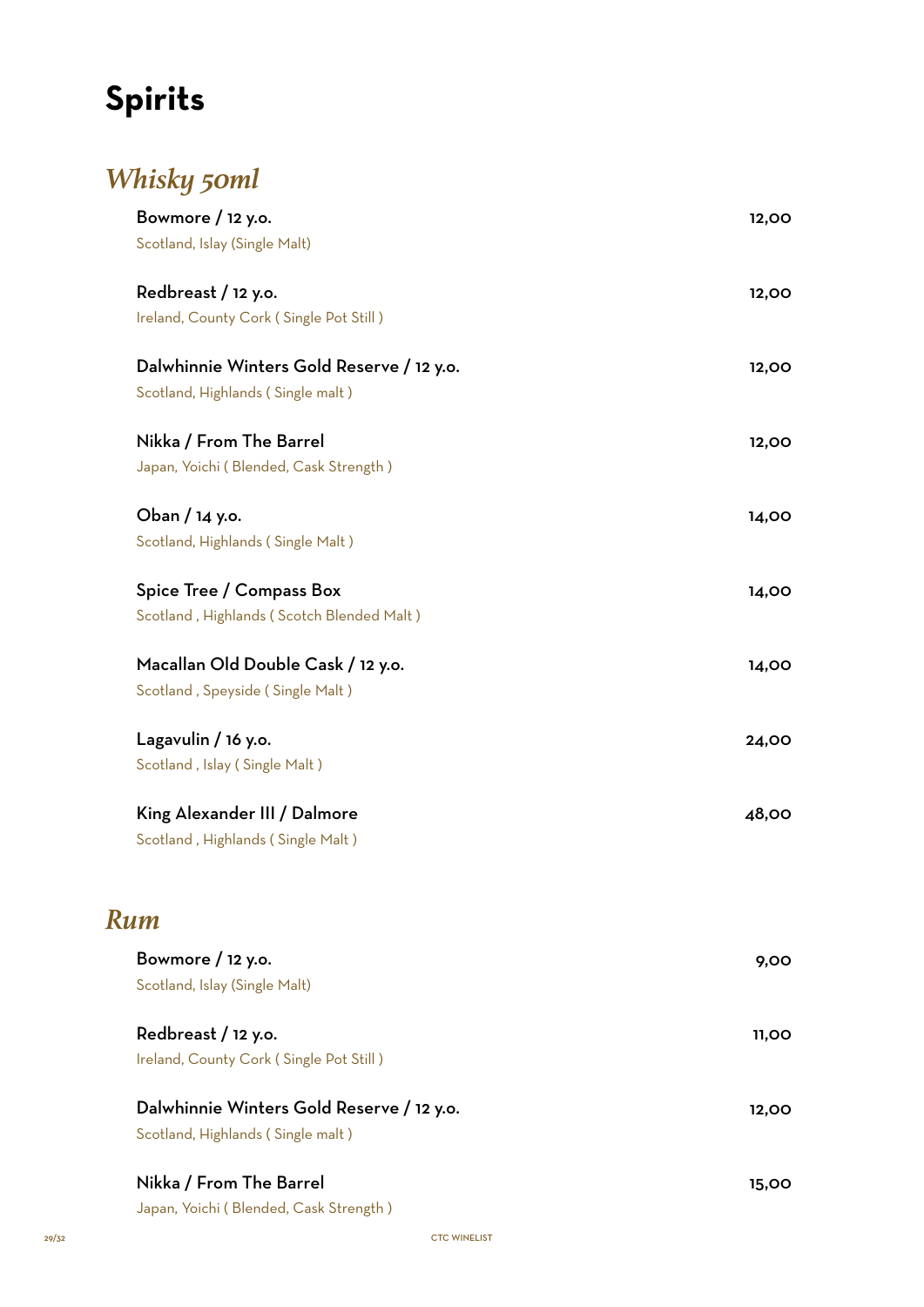## *Brandy*

| Parparousis / Apostagma Palaiothen    | 10,00        |
|---------------------------------------|--------------|
| Greece, Achaia (Sideritis)            |              |
| Remy Martin / VSOP.                   | 12,00        |
| France, Cognac (Fine Champagne Blend) |              |
| Hennessy / Fine De Cognac             | 13,00        |
| France, Cognac (Blended)              |              |
| Gin                                   |              |
| Tanqueray / No. 10                    | 9,00         |
| Scotland (4x Distilled)               |              |
| Bloom / London Dry                    | 9,00         |
| England (3x Distilled, Floral)        |              |
| The Botanist / Bruichladdich          | 11,00        |
| Scotland (3x Distilled, Herbaceous)   |              |
| Citadelle / Chateau de Bondonnet      | 11,00        |
| France (Citrus, Herbaceous)           |              |
| G-Vine / Floraison                    | 12,00        |
| Cognac, France (Ugni Blanc)           |              |
| <b>Vodka</b>                          |              |
| Ketel One Vodka                       | 9,00         |
| Holland                               |              |
| Ciroc                                 | 10,00        |
| France (Grape, 5x Distilled)          |              |
| Tito's Handmade                       | <b>11,00</b> |
| USA (6 x Distilled)                   |              |
| <b>Grey Goose</b>                     | 12,00        |
| France (Wheat, Small Batch)           |              |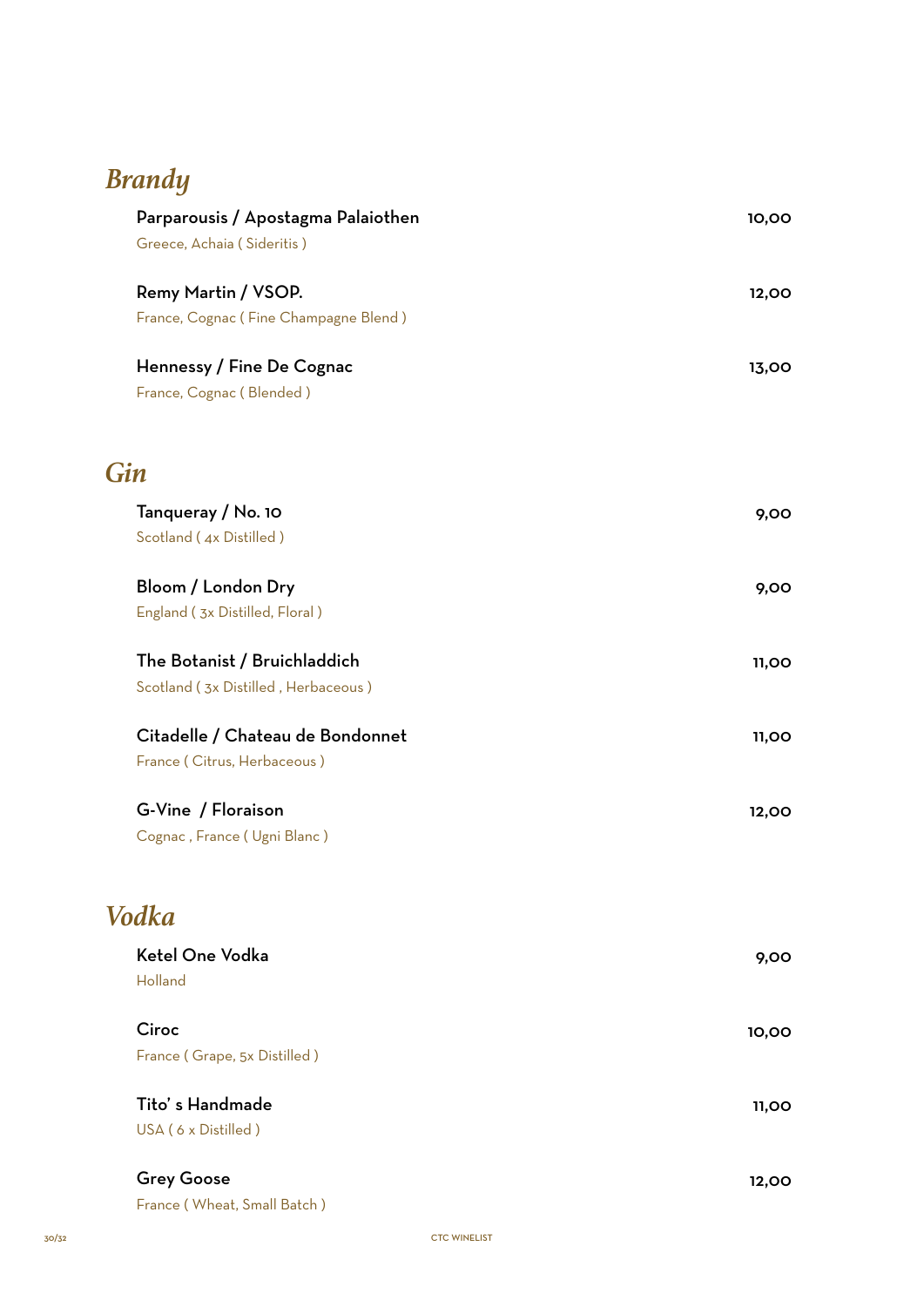#### *Mezcal*

| Del Maguey / Vida                                      | 11,00        |
|--------------------------------------------------------|--------------|
| Mexico, Oaxaca (Organic Agave, Single Village)         |              |
| Brujo X Joven / Espadin Barril<br>Oaxaca (100% Maguey) | 15,00        |
|                                                        |              |
| <b>Tequila</b>                                         |              |
| <b>Casadores Blanco</b>                                | 10,00        |
| Mexico (100% Blue Agave)                               |              |
| Casamigos Reposado                                     | 14,00        |
| Mexico (100% Agave Azul)                               |              |
| Don Julio Anejo                                        | 15,00        |
| Mexico (100% Blue Agave)                               |              |
| <b>Eau De Vie</b>                                      |              |
| Lost Lake / Malagouzia                                 | <b>11,00</b> |
| Petra, Boeotia (Malagouzia)                            |              |
| Sigalas / Fragosyko                                    | 12,00        |
| Greece, Santorini (Wild Fig)                           |              |
| Capovilla / Grappa Di Merlot                           | 13,00        |
| Italy, Veneto (Grape Marc)                             |              |
| <b>Amaro</b>                                           |              |
| Averna / Amaro Siciliano                               | 6,00         |
| Italy, Sicilia (Herbal Liquer)                         |              |
| <b>Liquer</b>                                          |              |
| Stoupaki / Omiriko                                     | 8,00         |
| Chios, Eastern Aegean (Masticha)                       |              |
| Roots / Wild Herbs                                     | 11,00        |

Crete ( Diktamo )